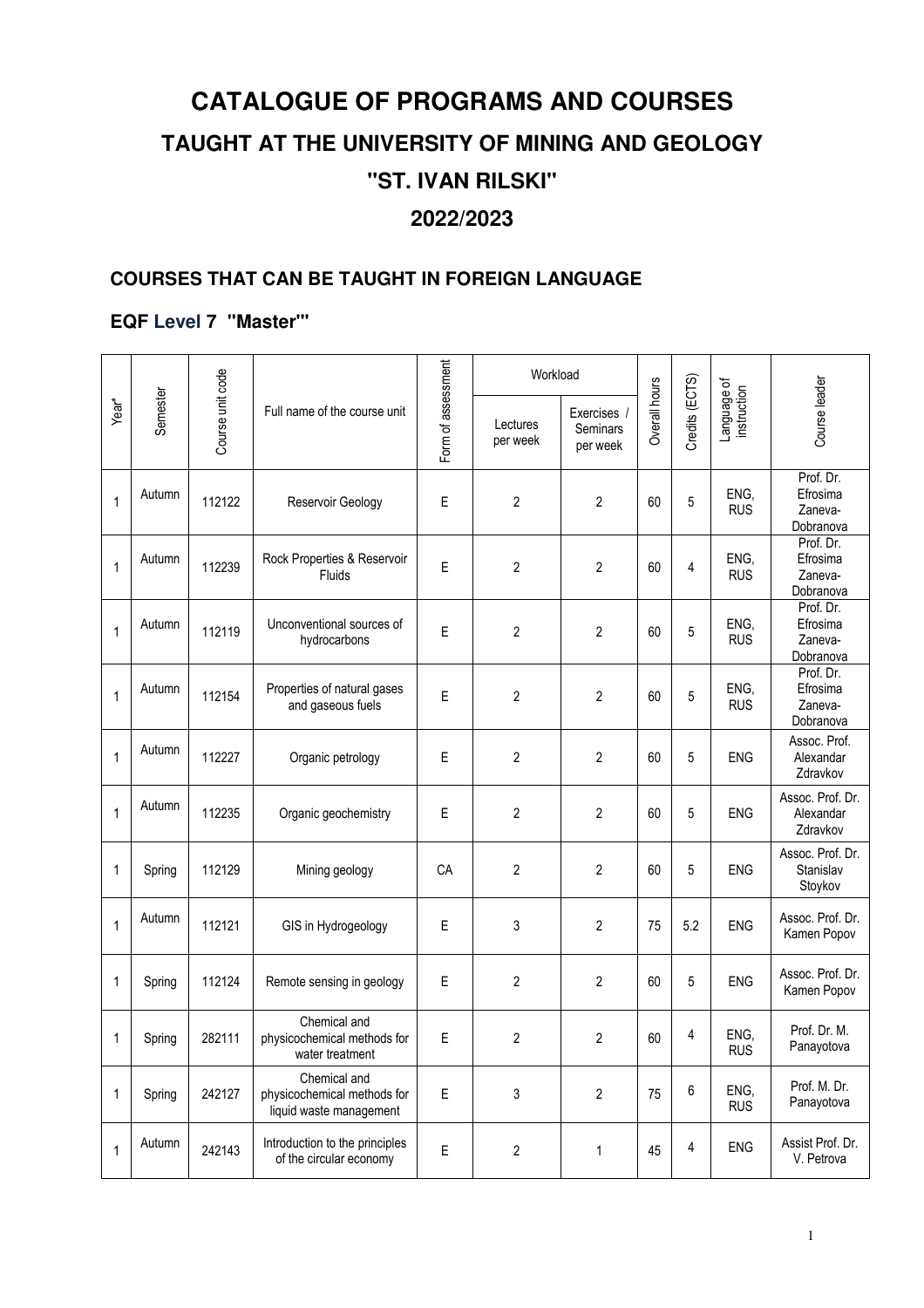| Year <sup>*</sup> | Semester         | Course unit<br>code | Full name of the course unit                                  | assessment<br>Form of | Workload       | Overall hours  | Credits<br>(ECTS) | Language of<br>instruction | Course<br>leader         | Year*                                                                                                |
|-------------------|------------------|---------------------|---------------------------------------------------------------|-----------------------|----------------|----------------|-------------------|----------------------------|--------------------------|------------------------------------------------------------------------------------------------------|
| 1                 | Autumn           | 332119              | <b>Embedded Systems</b><br>(Microcontrolers)                  | Ε                     | 3              | 4              | 105               | 8                          | ENG,<br><b>RUS</b>       | Assoc. Prof. Dr.<br>Y. Gorbounov                                                                     |
| 1                 | Spring           | 332142              | Reprogrammable systems                                        | E                     | 2              | 2              | 56                | 8                          | ENG,<br><b>RUS</b>       | Assoc. Prof. Dr.<br>Y. Gorbounov                                                                     |
| 1                 | Autumn           | 132109              | Gemmology                                                     | E                     | $\overline{2}$ | 3              | $\overline{75}$   | 6                          | <b>ENG</b>               | Assist Prof. Dr.<br>Tzankova                                                                         |
| $\mathbf{1}$      | Autumn           | 132146              | Geoarchaeology                                                | E                     | $\mathbf 1$    | $\mathbf{1}$   | 60                | 5                          | <b>ENG</b>               | Assoc. Prof. Dr.<br>Pristavova                                                                       |
| 1                 | Autumn           | 132137              | Gem testing and grading                                       | CA                    | $\overline{2}$ | $\overline{2}$ | 56                | 5                          | <b>ENG</b><br><b>RUS</b> | Assist. Prof. Dr.<br>Tzankova                                                                        |
| 1                 | Spring           | 132111              | Metamorphism and<br>metamorphic processes                     | E                     | $\overline{2}$ | $\overline{2}$ | 56                | 5                          | <b>ENG</b>               | Assoc. Prof. Dr.<br>Pristavova                                                                       |
| $\mathbf 1$       | Autumn<br>Spring | 251156              | 3D modeling and Virtual<br>Reality (VR)                       | E                     |                | 3              | 45                | 4                          | ENG                      | Assoc. Prof. Dr.<br>Asparuh<br>Kamburov                                                              |
| 1                 | Autumn<br>Spring | 251160              | Applied Global Navigation<br>Satellite Systems (GNSS)         | E                     | $\overline{2}$ | 3              | 75                | 5                          | <b>ENG</b>               | Assoc. Prof. Dr.<br>Asparuh<br>Kamburov                                                              |
| 1                 | Autumn<br>Spring | 251164              | Mobile and web-based GIS                                      | E                     | $\overline{2}$ | $\overline{2}$ | 60                | 4                          | <b>ENG</b>               | Assoc. Prof. Dr.<br>Asparuh<br>Kamburov                                                              |
| $\overline{2}$    | Spring           | 252108              | Mine surveying in<br>underground mining                       | E                     | 3              | 3              | 90                | 6                          | <b>ENG</b>               | Prof. Dr.<br>Stanislav<br>Topalov, Assist.<br>Prof. Dr. Milena<br>Begnovska<br>Dr. Sergey<br>Mihalev |
| $\overline{c}$    | Autumn           | 262133              | Risks of industrial air<br>pollution                          | CA                    | 1              | $\overline{2}$ | 45                | 3                          | ENG,<br>German           | Assist. Prof. Dr.<br>Nadezhda<br>Kostadinova,<br>PhD                                                 |
| 2                 | Spring           | 262113              | Mine Ventilation                                              | Ε                     | 2              | 2              | 60                | 3                          | ENG,<br>German           | Assist. Prof. Dr.<br>Nadezhda<br>Kostadinova,<br>PhD<br>Assoc. Prof.<br>Zahari Dinchev               |
| 1                 | Autumn           | 262108              | Industrial Hygiene                                            | Ε                     | 3              | $\overline{c}$ | 75                | 6                          | ENG,<br>German           | Assoc. Prof. Dr.<br>Blagovesta<br>Vladkova                                                           |
| $\mathbf{1}$      | Autumn           | 272129              | Corporate Social<br>Responsibility                            | Ε                     | 3              | $\mathbf 1$    | 60                | 5                          | ENG                      | Assist. Prof. Dr.<br>Vessela Petrova                                                                 |
| $\mathbf{1}$      | Autumn           | 272128              | Environmental impact<br>management                            | E                     | 3              | 1              | 60                | 5                          | <b>ENG</b>               | Assist. Prof. Dr.<br>Vessela Petrova                                                                 |
| 1                 | Spring           | 272233              | Organizational Behaviour and<br><b>Business Communication</b> | E                     | 2              |                | 30                | 4                          | <b>RUS</b>               | Assoc. Prof. Dr.<br>Maria Fartunova                                                                  |
| 1                 | Spring           | 272138              | Sociology of Management                                       | E                     | 3              | 1              | 60                | 5                          | <b>RUS</b>               | Assoc. Prof. Dr.<br>Maria Fartunova                                                                  |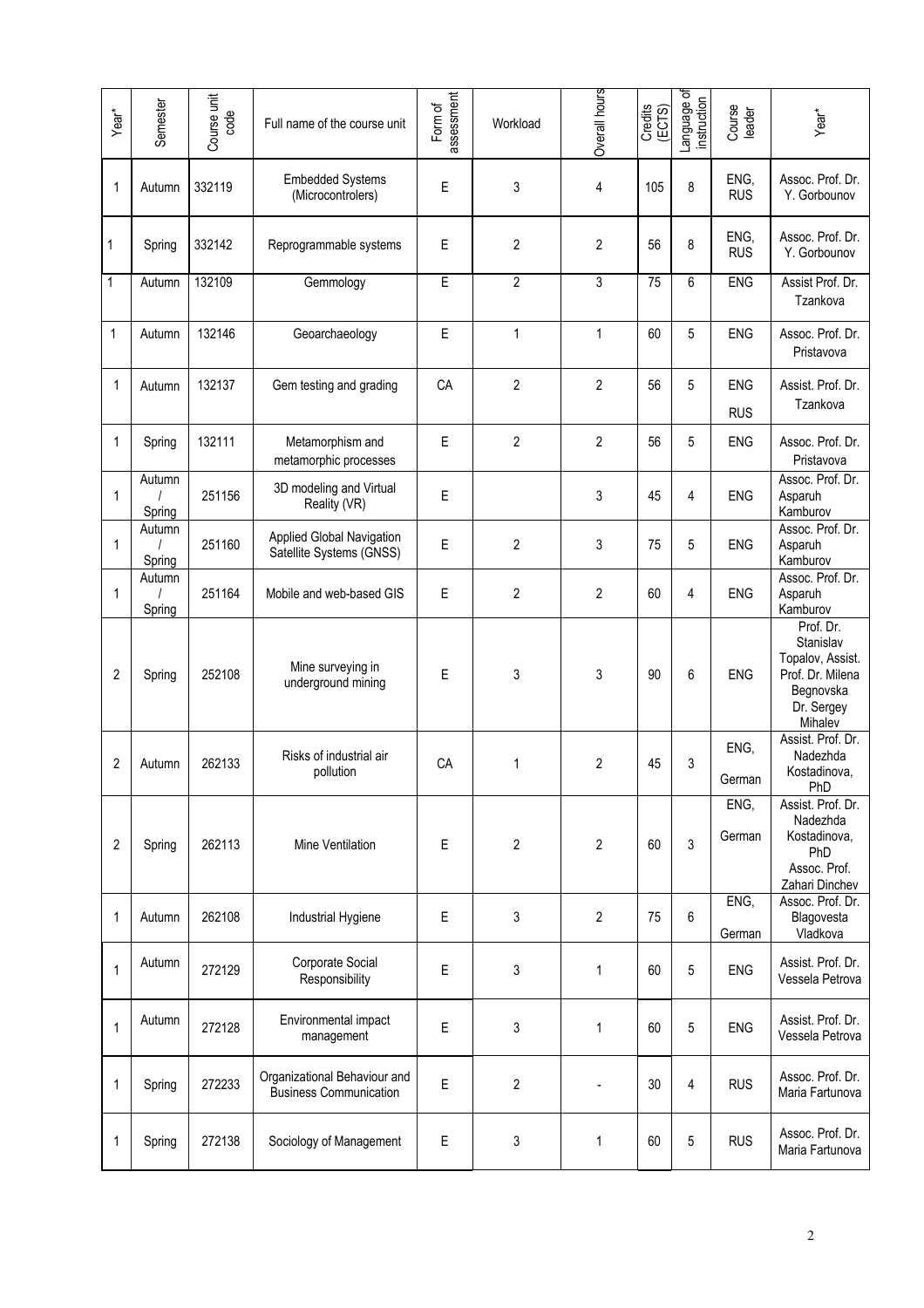| Year <sup>*</sup> | Semester | Course unit<br>code | Full name of the course unit                              | assessment<br>Form of | Workload         | Overall hours  | Credits<br>(ECTS) | Language of<br>instruction | Course<br>leader         | Year*                                             |
|-------------------|----------|---------------------|-----------------------------------------------------------|-----------------------|------------------|----------------|-------------------|----------------------------|--------------------------|---------------------------------------------------|
| 1                 | Spring   | 272139              | Standardization and<br>Certification                      | Ε                     | $\overline{2}$   | 1              | 30                | 3                          | ENG                      | Assist. Prof. Dr.<br>Vessela Petrova              |
| 1                 | Spring   | 272225              | <b>Technological Renovation</b><br>and Social Dynamics    | CA                    | $\overline{2}$   | 1              | 30                | 3                          | <b>RUS</b>               | Assoc. Prof. Dr.<br>Maria Fartunova               |
| 1                 | Spring   | 352119              | Wärme- und<br>Stoffübertragung= Heat and<br>mass transfer | E                     | $\mathbf{2}$     | $\overline{2}$ | 60                | 5                          | <b>GER</b><br><b>ENG</b> | Assoc. Prof. Dr.<br>E. Kraichev                   |
| $\overline{2}$    | Autumn   | 212141              | Open-pit mining grade control                             | E                     | 3                | 3              | $72*$             | 6                          | <b>ENG</b>               | Assist. Prof. Dr.<br>Dimitar Kaykov               |
| 1                 | Autumn   | 352137              | Spatial Problems of<br><b>Mechanics</b>                   | E                     | $\overline{2}$   | 3              | 75                | 6                          | <b>ENG</b>               | Prof. Dr. M.<br>Valkov                            |
| 1                 | Spring   | 162131              | Oil and gas storage                                       | Ε                     | 2                | 2              | 60                | 5                          | ENG,<br><b>RUS</b>       | Assist. Prof. Dr.<br>Lachezar Nikolov<br>Georgiev |
| $\mathbf{1}$      | Autumn   | 162151              | Design of gas supply systems                              | E                     | 3                | 3              | 75                | 8                          | ENG,<br><b>RUS</b>       | Assoc. Prof. Dr.<br>Martin Minkov<br>Boyadzhiev   |
| 1                 | Autumn   | 122242              | Application of GIS in<br>landscape studies                | CA                    | 1                | 4              | 75                | 6                          | <b>ENG</b>               | Assist. Prof. Dr.<br>Valentina<br>Nikolova        |
| 1                 | Autumn   | 171126              | Ecology and environmental<br>protection                   | E                     | 2                | 3              | 75                | 6                          | <b>ENG</b>               | Assoc. Prof. Dr.<br>Ivan Dimitrov                 |
| 1                 | Autumn   | 122146              | GIS analysis in geological<br>prospecting                 | E                     | $\overline{2}$   | 3              | 75                | 6                          | <b>ENG</b>               | Assist. Prof. Dr.<br>Dimitar Sachkov              |
| 1                 | Autumn   | 122141              | GIS documenting and<br>management of protected<br>areas   | E                     | $\boldsymbol{2}$ | 3              | 75                | 6                          | <b>ENG</b>               | Assist. Prof. Dr.<br>Dimitar Sachkov              |
| 1                 | Spring   | 122246              | Programming in GIS<br>environment                         | CA                    | 1                | 3              | 60                | 5                          | ENG                      | Assist. Prof. Dr.<br>Dimitar Sachkov              |
| 1                 | Autumn   | 122243              | Spatial data infrastructure                               | CA                    | 1                | 4              | 75                | 6                          | ENG                      | Assist. Prof. Dr.<br>Valentina<br>Nikolova        |
| 1                 | Autumn   | 122218              | Special methods of 3D<br>geological analysis              | E                     | $\overline{c}$   | 3              | 75                | 6                          | ENG                      | Assoc. Prof. Dr.<br>Ivan Dimitrov                 |
| 1                 | Spring   | 142143              | Digital images processing                                 | E                     | 1                | 4              | 75                | 5                          | ENG                      | Assist. Prof. Dr.<br>Dimitar Sachkov              |
| 1                 | Autumn   | 122216              | Geodynamic processes and<br>events                        | E                     | $\overline{2}$   | 3              | 75                | 6                          | ENG                      | Assoc. Prof. Dr.<br>Ivan Dimitrov                 |
| 1                 | Spring   | 122117              | Geological maps compilation<br>in GIS                     | CA                    | 1                | 4              | 75                | 5                          | ENG                      | Assist. Prof. Dr.<br>Dimitar Sachkov              |
| 1                 | Autumn   | 122132              | Diploma thesis preparation<br>and defense                 |                       | Geoinformatics   |                |                   | 15                         | ENG                      | Assoc. Prof. Dr.<br>Ivan Dimitrov                 |

\* According to the curriculum of the University of Mining and geology; ENG = English; RUS = Russian; E = Exam; CA = Continuous assessment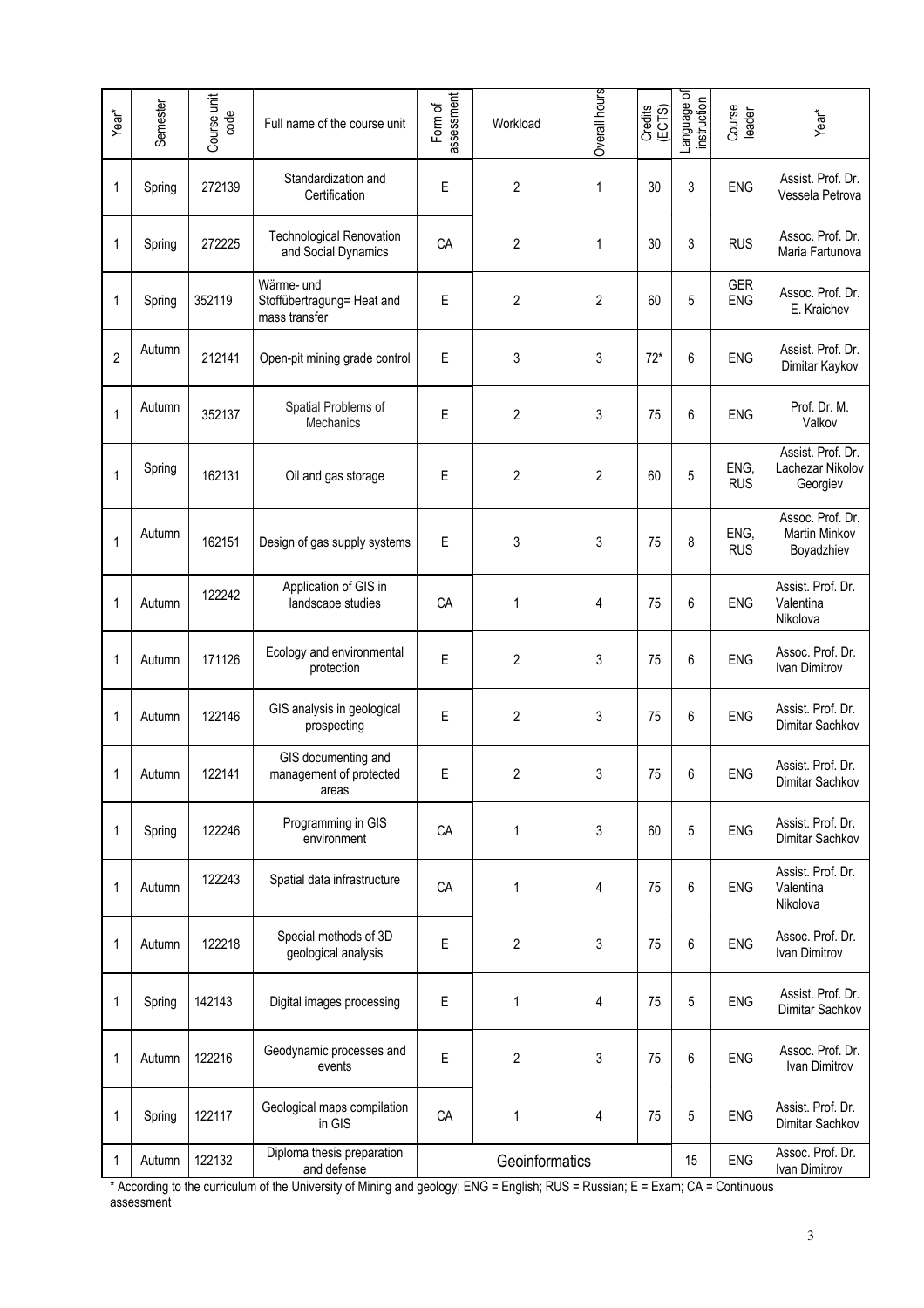# **EQF Level 6 ''Bachelor"'**

|                   |          |                  | Full name of the course                                                 |                    |                      | Workload                          |               |                |                            |                                                          |
|-------------------|----------|------------------|-------------------------------------------------------------------------|--------------------|----------------------|-----------------------------------|---------------|----------------|----------------------------|----------------------------------------------------------|
| Year <sup>*</sup> | Semester | Course unit code | unit                                                                    | Form of assessment | Lectures<br>per week | Exercises<br>Seminars<br>per week | Overall hours | Credits (ECTS) | Language of<br>instruction | Course leader                                            |
| $\mathbf{1}$      | Spring   | 211125           | Technology of mining                                                    | E                  | 2                    | $\overline{2}$                    | 56            | 5              | <b>ENG</b>                 | Assist. Prof. Dr.<br>Dimitar Kaykov                      |
| $\mathfrak{Z}$    | Spring   | 211112           | Dewatering and pit slope<br>stability                                   | E                  | $\overline{c}$       | $\overline{2}$                    | 56            | $\overline{4}$ | <b>FR</b><br><b>RUS</b>    | Assoc. Prof. Dr.<br>Evgeniya<br>Aleksandrova             |
| $\overline{2}$    | Autumn   | 311104           | Materials sciences and<br>technology of materials                       | E                  | 3                    | 4                                 | 84            | $6\,$          | <b>ENG</b>                 | Assoc. Prof. Dr.<br>Minin, Assist Prof.<br>Dr. Nedyalkov |
| $\sqrt{3}$        | Autumn   | 351109           | Technology of machine<br>building                                       | E                  | 2                    | $\overline{2}$                    | 56            | 6              | <b>ENG</b>                 | Assoc. Prof. Dr.<br>Minin, Assist Prof.<br>Dr. Nedyalkov |
| $\sqrt{3}$        | Spring   | 171173           | Methods and technologies<br>for production and use of<br>biogas         | Ε                  | 1                    |                                   | 28            | 5              | <b>ENG</b>                 | Assoc. Prof. Dr.<br>Angelov                              |
| $\overline{5}$    | Autumn   | 282210           | Mining Subsidence<br>Engineering                                        | E                  | 2                    | $\overline{2}$                    | 60            | 4              | <b>ENG</b>                 | Prof. Dr. M.<br>Valkov                                   |
| $\overline{2}$    | Spring   | 351136           | Rock Mechanics in Mining                                                | E                  | 2                    | $\overline{2}$                    | 56            | 5              | <b>ENG</b>                 | Prof. Dr. M.<br>Valkov                                   |
| $\overline{2}$    | Autumn   | 351129           | <b>Applied Mechanics</b>                                                | Ε                  | 2                    | $\boldsymbol{2}$                  | 56            | 5              | <b>ENG</b>                 | Prof. Dr. M.<br>Valkov                                   |
| $\overline{4}$    | Spring   | 241116           | Chemical methods for<br>beneficiation and recycling<br>of raw materials | Ε                  | 3                    | 3                                 | 60            | $\overline{7}$ | <b>ENG</b>                 | Prof. Dr. M.<br>Panayotova                               |
| $\sqrt{2}$        | Spring   | 281102           | <b>Analytical Chemistry</b>                                             | Ε                  | $\overline{c}$       | 3                                 | 70            | 8              | <b>ENG</b>                 | Assoc. Prof. Dr.<br>Mintcheva                            |
| $\overline{2}$    | Spring   | 281105           | Hydrochemistry                                                          | E                  | $\overline{c}$       | 3                                 | 56            | $\overline{7}$ | <b>ENG</b><br><b>RUS</b>   | Prof. Dr. M.<br>Panayotova                               |
| $\mathsf 3$       | Spring   | 291107           | Instrumental methods for<br>gas analysis                                | E                  | $\overline{c}$       | $\overline{2}$                    | 42            | 6              | <b>ENG</b>                 | Assoc. Prof. Dr.<br>Mintcheva                            |
| $\sqrt{2}$        | Autumn   | 281103           | Organic Chemistry                                                       | E                  | $\overline{2}$       | 4                                 | 84            | $\overline{7}$ | <b>ENG</b>                 | Assist. Prof. Dr.<br>Gicheva                             |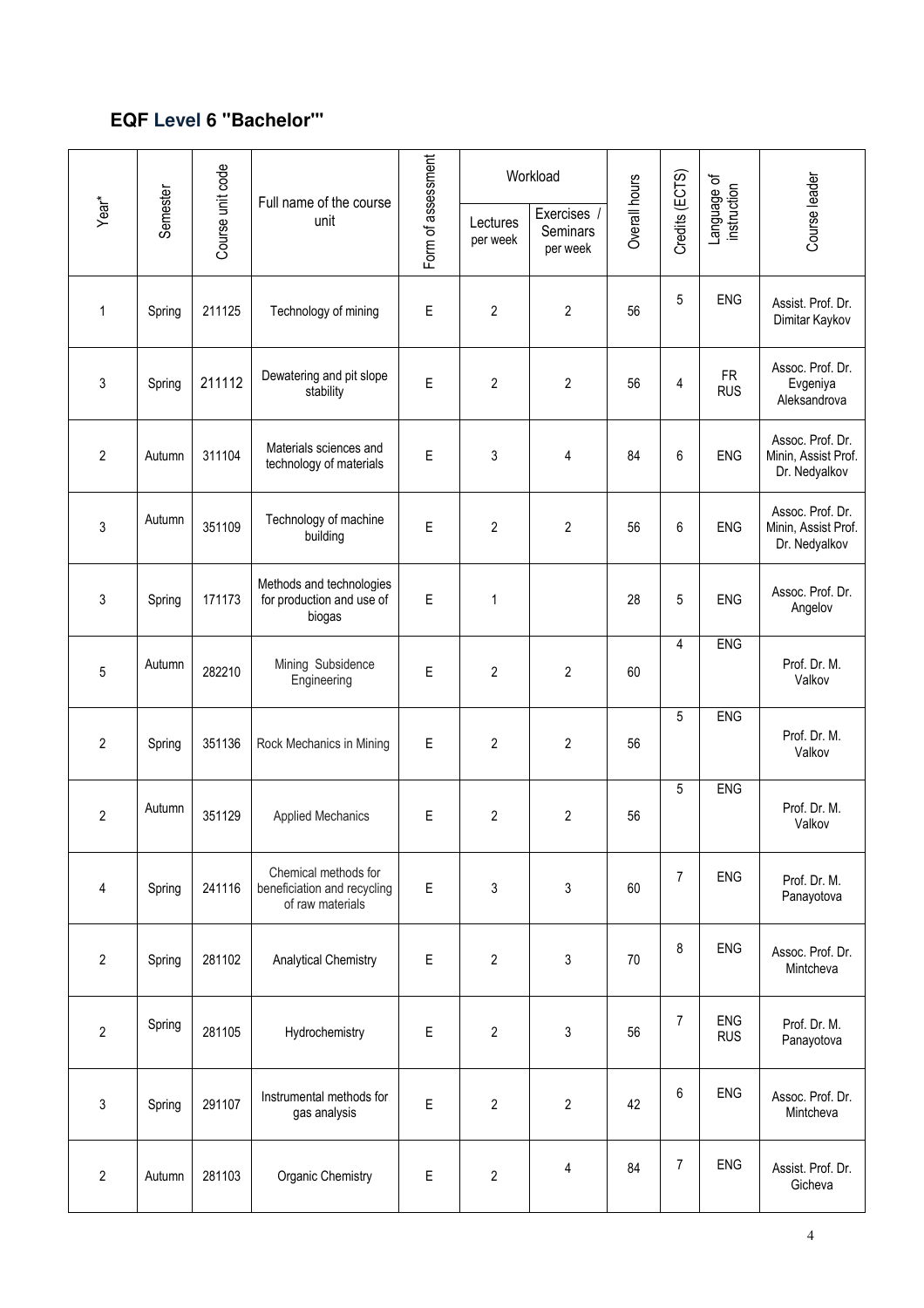|                         |          |                  |                                                                  |                    |                             | Workload                            |               |                |                            |                                                         |
|-------------------------|----------|------------------|------------------------------------------------------------------|--------------------|-----------------------------|-------------------------------------|---------------|----------------|----------------------------|---------------------------------------------------------|
| Year*                   | Semester | Course unit code | Full name of the course<br>unit                                  | Form of assessment | Lectures<br>per week        | Exercises /<br>Seminars<br>per week | Overall hours | Credits (ECTS) | Language of<br>instruction | Course leader                                           |
| $\overline{2}$          | Autumn   | 281104           | <b>Physical Chemistry</b>                                        | E                  | 2                           | 3                                   | 70            | 6              | ENG<br><b>RUS</b>          | Prof. Dr. M.<br>Panayotova                              |
| $\overline{\mathbf{4}}$ | Autumn   | 281106           | Protective metal coatings                                        | E                  | 2                           | $\overline{2}$                      | 42            | 6              | <b>RUS</b><br>ENG          | Assoc. Prof. Dr.<br>Kanazirski; Prof.<br>Dr. Panayotova |
| 4                       | Spring   | 281108           | Corrosion and protection<br>against corrosion in<br>construction | Ε                  | 3<br>(10 weeks<br>semester) | 4<br>(10 weeks<br>semester)         | 70            | 6              | <b>ENG</b><br><b>RUS</b>   | Prof. Dr. M.<br>Panayotova                              |
| $\mathfrak{z}$          | Autumn   | 331117           | <b>Computer Architectures</b>                                    | E                  | 2                           | $\overline{2}$                      | 56            | 5              | ENG,<br><b>RUS</b>         | Assoc. Prof. Dr. Y.<br>Gorbounov                        |
| $\overline{2}$          | Spring   | 331112           | <b>Digital Electronics</b>                                       | E                  | $\overline{c}$              | 3                                   | 70            | 6              | ENG,<br><b>RUS</b>         | Assoc. Prof. Dr. Y.<br>Gorbounov                        |
| $\overline{2}$          | Spring   | 331106           | Fundamentals<br>Automations                                      | Ε                  | $\overline{2}$              | $\overline{2}$                      | 56            | 5              | <b>RUS</b>                 | Assoc. Prof. Dr. Z.<br>lliev<br>As. V. Dzharov          |
| 3                       | Spring   | 111105           | Coal geology                                                     | Ε                  | 3                           | 3                                   | 84            | 7              | <b>ENG</b>                 | Assoc. Prof. Dr.<br>Alexandar<br>Zdravkov               |
| 3                       | Spring   | 111153           | Geology and<br>Geochemistry of the<br><b>Fossil Fuels</b>        | Ε                  | 2                           | $\overline{c}$                      | 56            | 5              | <b>ENG</b>                 | Assoc. Prof. Dr.<br>Alexandar<br>Zdravkov               |
| $\mathsf 3$             | Autumn   | 111102           | Fundamentals of<br>geochemistry                                  | E                  | 3                           | $\overline{2}$                      | 70            | 6              | <b>ENG</b>                 | Assoc. Prof. Dr.<br>Stanislav Stoykov                   |
| 3                       | Autumn   | 111141           | Geochemistry                                                     | Ε                  | 2                           | 3                                   | 70            | 6              | ENG                        | Assoc. Prof. Dr.<br>Stanislav Stoykov                   |
| $\overline{4}$          | Autumn   | 111131           | <b>Industrial Types Deposits</b><br>of Mineral Resources         | E                  | 2                           | $\overline{2}$                      | 56            | 6              | ENG                        | Assoc. Prof. Dr.<br>Stanislav Stoykov                   |
| $\overline{2}$          | Spring   | 111118           | <b>Mineral Resources</b>                                         | Ε                  | 2                           | 1                                   | 45            | 3              | ENG                        | Assist. Dr. Georgi<br>Liutov                            |
| 3                       | Autumn   | 111117           | Geology and Prospecting<br>of Mineral Deposits                   | E                  | 2                           | $\overline{\mathbf{c}}$             | 56            | 5              | <b>ENG</b>                 | Assoc. Prof. Dr.<br>Stanislav Stoykov                   |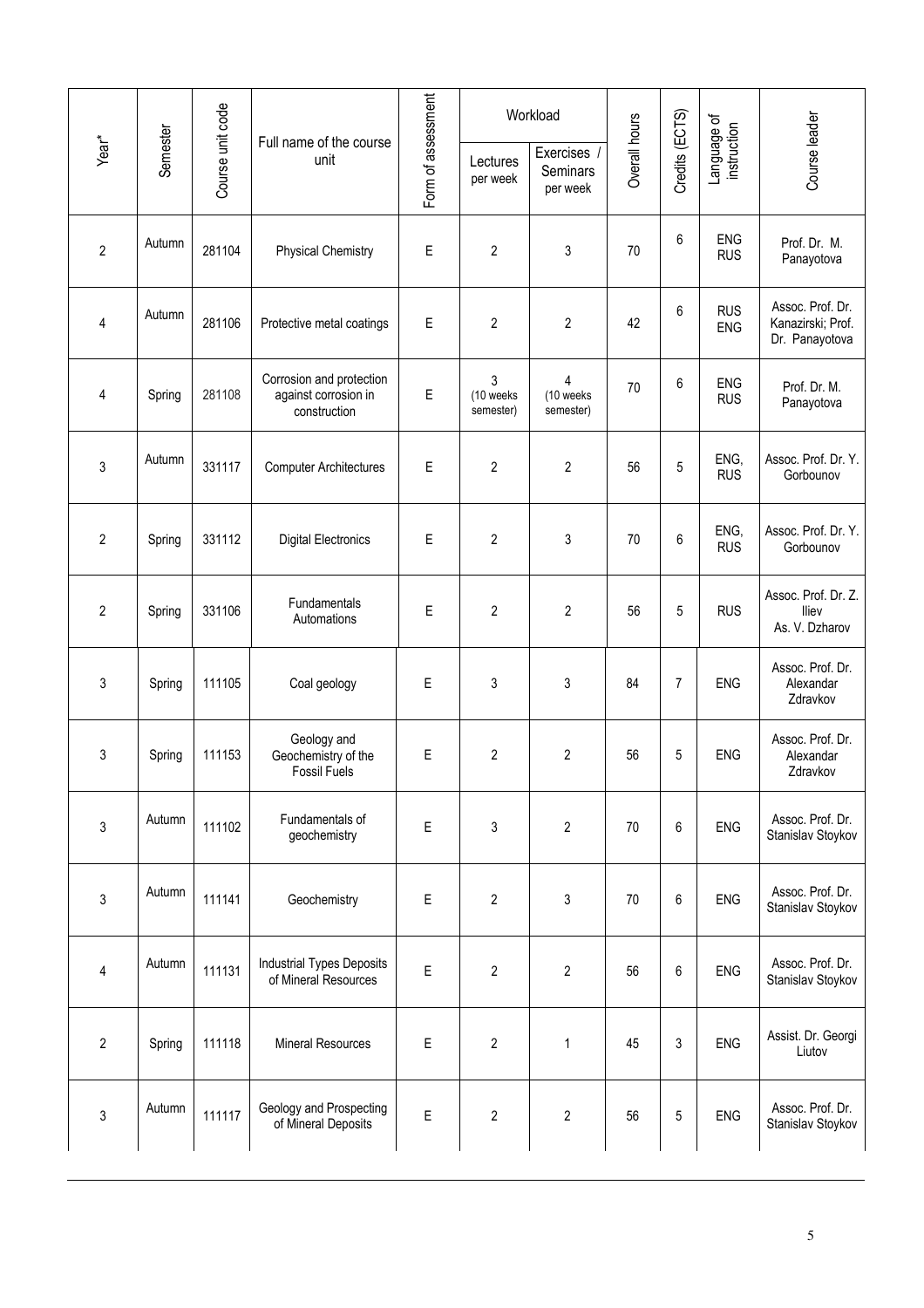|                |          |                  |                                                              |                    |                      | Workload                                 |               |                |                            |                                            |
|----------------|----------|------------------|--------------------------------------------------------------|--------------------|----------------------|------------------------------------------|---------------|----------------|----------------------------|--------------------------------------------|
| Year*          | Semester | Course unit code | Full name of the course<br>unit                              | Form of assessment | Lectures<br>per week | Exercises<br><b>Seminars</b><br>per week | Overall hours | Credits (ECTS) | Language of<br>instruction | Course leader                              |
| $\mathsf 3$    | Spring   | 111104           | Geology of mineral<br>deposits                               | E                  | 3                    | 3                                        | 84            | 7              | ENG                        | Assoc. Prof. Dr.<br>Stanislav Stoykov      |
| 4              | Autumn   | 111108           | Deposits of industrial<br>minerals and rocks                 | E                  | 3                    | 3                                        | 84            | 7              | ENG                        | Assoc. Prof. Dr.<br>Stanislav Stoykov      |
| $\mathbf{1}$   | Autumn   | 121160           | Prospecting and<br><b>Exploration of Mineral</b><br>Deposits | $\mathsf E$        | 3                    | 1                                        | 56            | 6              | <b>ENG</b>                 | Assoc. Prof. Dr.<br>Stanislav Stoykov      |
| 4              | Spring   | 111144           | 3D Geological Modelling                                      | CA                 | 0                    | 4                                        | 406           | 3              | <b>ENG</b>                 | Assoc. Prof. Dr.<br>Kalin Ruskov           |
| $\overline{2}$ | Spring   | 111103           | Fundamentals of<br>geostatistics                             | E                  | $\overline{2}$       | $\overline{2}$                           | 56            | 6              | <b>ENG</b>                 | Assoc. Prof. Dr.<br>Kalin Ruskov           |
| 3              | Spring   | 112121           | Geographic information<br>systems - GIS                      | CA                 | 1                    | $\overline{2}$                           | 42            | 4              | <b>ENG</b>                 | Assoc. Prof. Dr.<br>Kamen Popov            |
| 4              | Spring   | 111210           | Physics of layer                                             | CA                 | 2                    | $\mathbf{2}$                             | 56            | 5              | ENG,<br><b>RUS</b>         | Prof. Dr. Efrosima<br>Zaneva-<br>Dobranova |
| 4              | Autumn   | 111112           | Prospecting and<br>exploration of oil and gas<br>deposits    | Ε                  | 2                    | $\overline{2}$                           | 56            | 5              | ENG,<br><b>RUS</b>         | Prof. Dr. Efrosima<br>Zaneva-<br>Dobranova |
| $\mathbf{1}$   | Spring   | 271106           | Economics                                                    | $\mathsf E$        | 3                    | 3                                        | 84            | 9              | <b>RUS</b>                 | Prof. Dr. Emil<br>Dimov                    |
| $\overline{2}$ | Spring   | 271104           | <b>Economics and Finances</b>                                | $\mathsf E$        | 2                    | $\mathbf{1}$                             | 42            | 4              | <b>RUS</b>                 | Prof. Dr. Emil<br>Dimov                    |
| 4              | Autumn   | 271123           | Entrepreneurship<br>Knowledge                                | E                  | 3                    | $\overline{2}$                           | 70            | 6              | <b>RUS</b>                 | Assoc. Prof. Dr.<br>Maria Fartunova        |
| $\overline{4}$ | Autumn   | 271102           | Human Resource<br>Management                                 | $\mathsf E$        | 3                    | $\overline{c}$                           | 70            | 7              | <b>RUS</b>                 | Assist. Prof. Dr.<br>Boryana Trifonova     |
| 3              | Spring   | 271122           | Project Management                                           | Ε                  | 3                    | $\overline{c}$                           | 70            | 8              | <b>ENG</b>                 | Assist. Prof. Dr.<br>Borislava<br>Galabova |
| $\overline{4}$ | Autumn   | 271225           | <b>Technological Renovation</b><br>and Social Dynamics       | $\mathsf E$        | 3                    | 1                                        | 56            | 5              | <b>RUS</b>                 | Assoc. Prof. Dr.<br>Maria Fartunova        |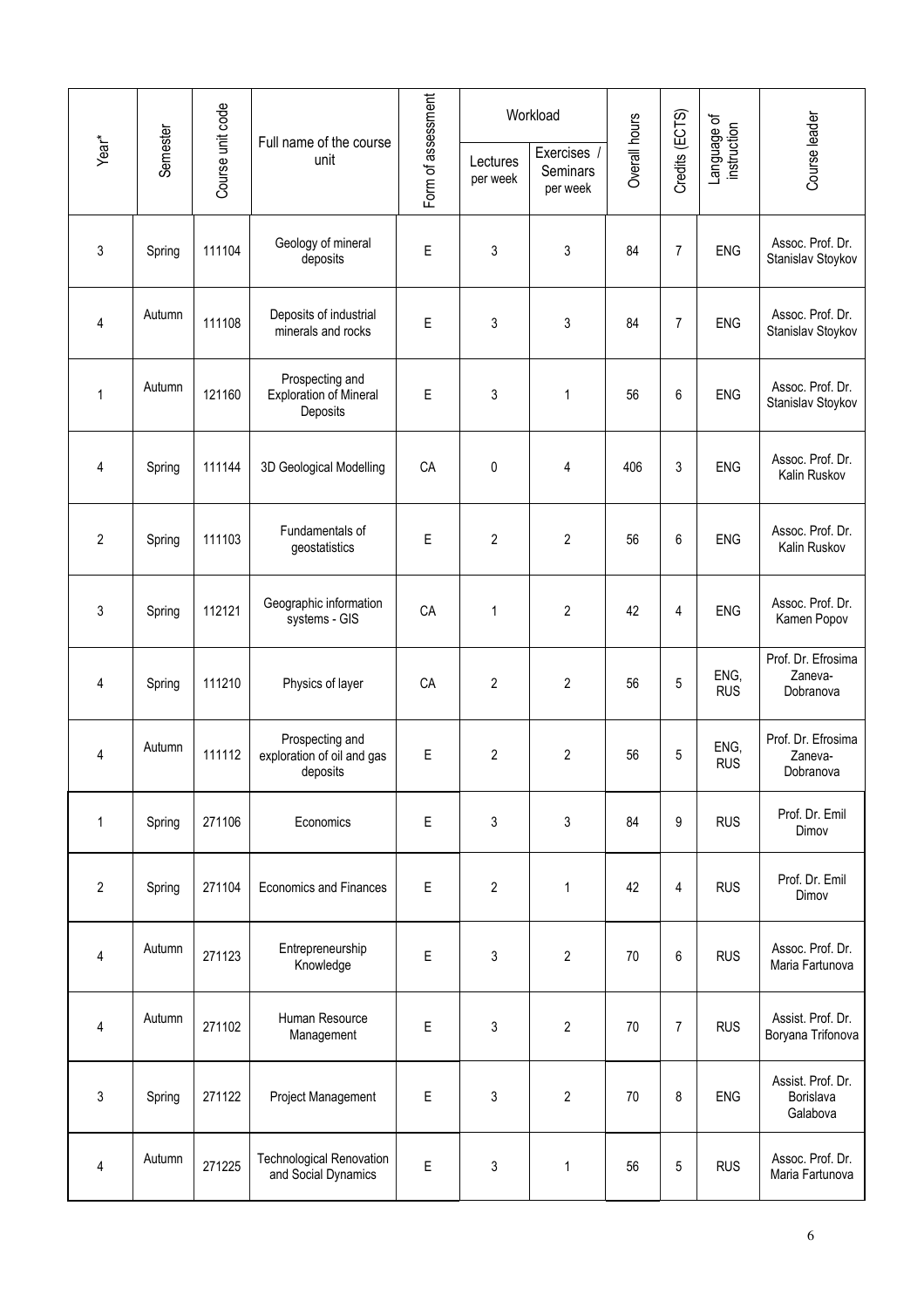| 1              | Spring | 161114<br>161115<br>(CP) | Development and<br>exploitation of oil and gas<br>fields, Part II -<br>Development of oil and<br>gas fields with CP" | E           | 5              | $5+1$ (CP)     | 110 | 9              | ENG,<br><b>RUS</b>       | Assist. Prof. Dr.<br>Lachezar Nikolov<br>Georgiev                |
|----------------|--------|--------------------------|----------------------------------------------------------------------------------------------------------------------|-------------|----------------|----------------|-----|----------------|--------------------------|------------------------------------------------------------------|
| $\mathbf{1}$   | Spring | 161116<br>161117<br>(CP) | Oil and gas transport and<br>utilization and CP                                                                      | E           | 5              | $5+1(CP)$      | 110 | 8              | ENG,<br><b>RUS</b>       | Assoc. Prof. Dr.<br>Martin Minkov<br>Boyadzhiev                  |
| $\mathbf{1}$   | Spring | 161106                   | Machinery and equipment<br>for production and<br>transport of oil and gas                                            | E           | 2              | 2              | 56  | 8              | ENG,<br><b>RUS</b>       | Assoc. Prof. Dr.<br><b>Martin Minkov</b><br>Boyadzhiev           |
| 1              | Autumn | 131101                   | Crystallography and<br>Mineralogy                                                                                    | E           | 3              | 3              | 70  | 6              | <b>ENG</b><br><b>RUS</b> | Assist. Prof. Dr.<br>Dr.Tzankova<br>Assoc. Prof. Dr.<br>Pazderov |
| 1              | Autumn | 131139                   | Fundamentals of<br>Mineralogy                                                                                        | E           | 2              | 2              | 56  | 5              | <b>ENG</b><br><b>RUS</b> | Assist. Prof.<br>Dr.Tzankova<br>Assoc. Prof. Dr.<br>Pazderov     |
| 1              | Spring | 131325                   | Fundamentals of<br>Gemmology                                                                                         | CA          |                |                | 42  | 3              | <b>ENG</b><br><b>RUS</b> | Assist. Prof.<br>Dr.Tzankova                                     |
| $\overline{2}$ | Spring | 131332                   | Environmental<br>Geochemistry                                                                                        | CA          |                |                | 56  | 4              | <b>RUS</b>               | Assoc. Prof. Dr.<br>Pazderov                                     |
| 2              | Spring | 131103                   | Mineralogy and<br>petrography                                                                                        | E           | 3              | 3              | 84  | 6              | <b>ENG</b><br><b>RUS</b> | Assist. Prof.<br>Tzankova<br>Assoc. Prof. Dr.<br>Pazderov        |
| 2              | Spring | 131104                   | Metamorohic Petrology                                                                                                | Е           | 2              | 2              | 56  | 5              | <b>ENG</b>               | Assoc. Prof. Dr.<br>Pristavova                                   |
| 1              | Spring | 131144                   | Petrology                                                                                                            | E           | 3              | 3              | 84  | 8              | <b>ENG</b>               | Assoc. Prof. Dr.<br>Pristavova                                   |
| $\overline{2}$ | Autumn | 121153                   | Paleontology and<br>Stratigraphy                                                                                     | $\mathsf E$ | $\overline{2}$ | 3              | 70  | 8              | <b>ENG</b>               | Assoc. Prof. Dr.<br>B. Valchev                                   |
| 1              | Spring | 121120                   | Cartography                                                                                                          | $\mathsf E$ | $\overline{2}$ | $\overline{2}$ | 56  | $\overline{7}$ | <b>ENG</b>               | Assist. Prof. Dr.<br>Valentina<br>Nikolova                       |
| 2              | Spring | 121121                   | Introduction to geological<br>geometric analysis                                                                     | E           | 3              | 3              | 84  | 8              | <b>ENG</b>               | Assoc. Prof. Dr.<br>Ivan Dimitrov                                |
| 3              | Spring | 121122                   | CAD systems in geology                                                                                               | CA          | 1              | 3              | 56  | 6              | ENG                      | Assist. Prof. Dr.<br>Dimitar Sachkov                             |
| 3              | Autumn | 121125                   | Geoinformation analysis<br>of the terrain                                                                            | E           | $\overline{2}$ | $\overline{c}$ | 56  | 5              | ENG                      | Assist. Prof. Dr.<br>Valentina<br>Nikolova                       |
| 3              | Autumn | 121150                   | GIS and spatial analyses                                                                                             | CA          | 1              | 3              | 56  | 5              | ENG                      | Assist. Prof. Dr.<br>Valentina<br>Nikolova                       |
| 3              | Autumn | 121112                   | Historical and regional<br>geology                                                                                   | E           | 3              | 3              | 84  | 6              | <b>ENG</b>               | Assist. Prof. Dr.<br>B. Valchev                                  |
| 3              | Spring | 121119                   | 3D geological mapping                                                                                                | $\mathsf E$ | 3              | 4              | 98  | $10$           | <b>ENG</b>               | Assoc. Prof. Dr.<br>Ivan Dimitrov                                |
| 3              | Autumn | 121115                   | GIS documenting of line<br>ar infrastructural objects                                                                | CA          | 1              | 4              | 70  | 7              | ENG                      | Assist. Prof. Dr.<br>Dimitar Sachkov                             |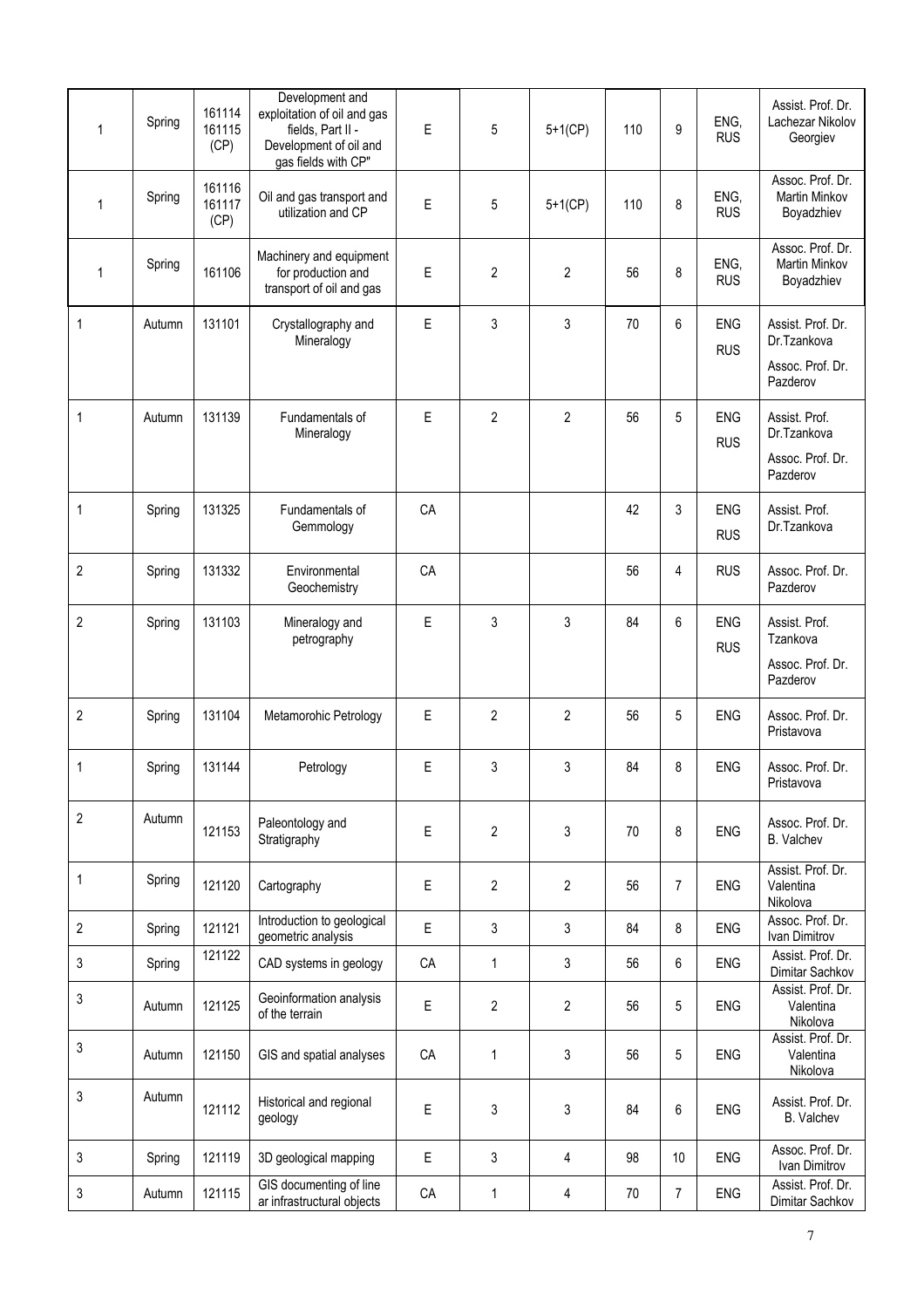|                   |                   |                  | Full name of the course                                  |                    |                      | Workload                          |               |                |                                                      |                                                                                     |
|-------------------|-------------------|------------------|----------------------------------------------------------|--------------------|----------------------|-----------------------------------|---------------|----------------|------------------------------------------------------|-------------------------------------------------------------------------------------|
| Year <sup>*</sup> | Semester          | Course unit code | unit                                                     | Form of assessment | Lectures<br>per week | Exercises<br>Seminars<br>per week | Overall hours | Credits (ECTS) | Language of<br>instruction                           | Course leader                                                                       |
| 4                 | Autumn            | 121139           | Geological information<br>visualization                  | CA                 | 1                    | 3                                 | 56            | 5              | <b>ENG</b>                                           | Assist. Prof. Dr.<br>Dimitar Sachkov                                                |
| 4                 | Spring            | 111144           | 3D geological modelling                                  | CA                 |                      | 4                                 | 60            | 4              | ENG                                                  | Assoc. Prof. Dr.<br>Ivan Dimitrov                                                   |
| 4                 | Spring            | 121157           | Geological heritage                                      | E                  | 2                    | 3                                 | 50            | 4              | <b>ENG</b>                                           | Assist. Prof. Dr.<br><b>B.Valchev</b>                                               |
| 4                 | Spring            | 111251           | Statistical analysis of<br>geological information        | E                  | 3                    | 3                                 | 60            | 4              | <b>ENG</b>                                           | Assoc. Prof. Dr.<br>Kalin Ruskov                                                    |
| 3                 | Spring            | 351109           | Wärmetechnik = Heat<br>engineering or Heat<br>technology | E                  | 3                    | $\overline{2}$                    | 70            | $\overline{7}$ | GE,<br><b>ENG</b>                                    | Assoc. Prof. Dr.<br>E. Kraichev                                                     |
| 3                 | Autumn            | 351110           | Thermodynamik=<br>Thermodynamics                         | E                  | $\overline{2}$       | $\overline{2}$                    | 56            | 6              | GE,<br><b>ENG</b>                                    | Assoc. Prof. Dr.<br>E. Kraichev                                                     |
| 4                 | Autumn            | 261101           | Ventilation Of<br><b>Underground Sites</b>               | E                  | $\overline{2}$       | $\overline{2}$                    | 56            | 5              | ENG,                                                 | Assist. Prof. Dr.<br>Nadezhda<br>Kostadinova,<br>Assoc. Prof. Dr.<br>Zahari Dinchev |
| 4                 | Spring            | 261102           | <b>Industrial Safety</b>                                 | E                  | $\overline{2}$       | $\overline{2}$                    | 56            | 5              | ENG,<br>German                                       | Assoc. Prof. Dr.<br>Blagovesta<br>Vladkova                                          |
|                   | Autumn/<br>Spring | 221100           | Foreign language                                         | CA                 |                      | 3                                 | 42            | 3              | English,<br>French,<br>German<br>Spanish,<br>Russian | Chief Assist M.<br>Hristova - head<br>of the foreign<br>languages dept.             |

\* According to the curriculum of the University of Mining and geology; ENG = English; RUS = Russian; GE = German; E = Exam; CA = Continuous assessment

## **Practical trainings at Bachelor level**

| Year <sup>*</sup> | Course unit code | Full name of the course<br>unit              | assessment<br>Form of | Workload<br>Overall hours | <b>Hours</b> | ᡃᡠ<br>instruction<br>anguage | Course leader                        |
|-------------------|------------------|----------------------------------------------|-----------------------|---------------------------|--------------|------------------------------|--------------------------------------|
| $\overline{2}$    | 121135           | Geological computer<br>graphics              | CA                    | 5 days                    | 30           | <b>ENG</b>                   | Assist, Prof. Dr. Dimitar<br>Sachkov |
| 2                 | 121128           | Paleontology and<br>Stratigraphy             | CA                    | 3 days                    | 18           | <b>ENG</b>                   | Assist. Prof. Dr. B. Valchev         |
| $\overline{2}$    | 121129           | Structural geology                           | CA                    | 3 days                    | 18           | <b>ENG</b>                   | Assoc. Prof. Dr. Ivan<br>Dimitrov    |
| 3                 | 121130           | Field geology                                | CA                    | 10 days                   | 60           | <b>ENG</b>                   | Assoc. Prof. Dr. Ivan<br>Dimitrov    |
| 3                 | 121144           | Regional geology and<br>geological phenomena | CA                    | 8 days                    | 48           | <b>ENG</b>                   | Assist. Prof. Dr. B. Valchev         |

\* According to the curriculum of the University of Mining and geology; ENG = English; RUS = Russian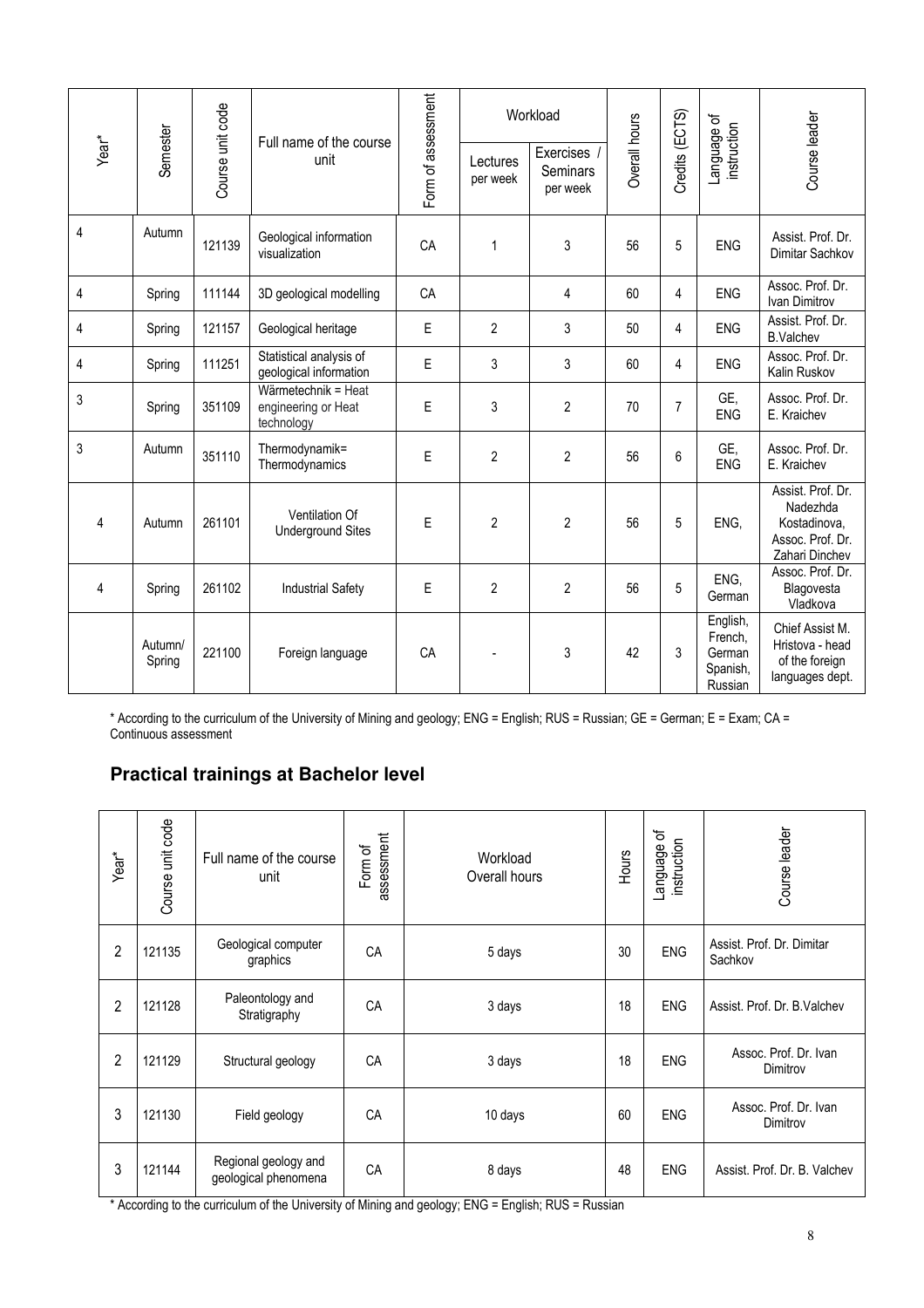# **MASTER PROGRAMS THAT CAN BE TAUGHT IN ENGLISH**

#### **Name of the program:** *ECOTECHNOLOGY AND ENVIRONMENTAL PROTECTION*

#### **EQF Level of the program: 7**

#### **The ISCED 2013 field of education: 052**

#### **Qualification awarded:** *ECOLOGIST*

#### **Description of the program:**

*The Master's Programme in "Ecotechnologies and Environmental Protection" prepares for future career highly qualified specialists ready to meet the contemporary challenges of the industry and society. In addition to the solid academic knowledge, the programme allows to the students to develop a variety of practical skills outside of the university thanks to our close partnerships with authoritative and international companies in the branch. The senior graduate students who chose this specialty will be trained in the environmental impact of the energy and mineral industry sectors on the environment as well as in the implementation of efficient and environmental friendly ecotechnological solutions, adapted to the local social conditions for sustainable industrial development and economic growth. The programme covers varied aspects of the latest methods of the sustainable engineering that can reduce the damage on the ecosystems, remediate the polluted water and soil, manage the wastes and ensure conservation of the biodiversity. All kinds of manufactures wish to hire such specialists, because all of these manufactures must satisfy strict environmental regulations and be sure that they deal with the best eco-friendly practices. The educational approach is multidisciplinary, involving close cooperation between European and world-famous scientists with high reputation, together with a numerous experts and representatives of the business society. Graduates of this specialty can find jobs as experts-ecologist in various industries, at the market for ecotechnology and environmental innovations, in the scientific and governmental institutions in the member countries of European Union as well as in the whole world.* 

#### **Key learning outcomes:**

This Master's degree expands students' knowledge and this is facilitated by the opportunity to obtain specialised training in some of the above subjects by selecting the respective set of optional course units. The graduates of this degree are able to design and organise environmental protection activities and to exert administrative control in this direction, as well as to perform as engineers and ecologists in various branches of industry and agriculture, as experts in state institutions, non-governmental organisations, and commercial entities acting in the area of ecology and environmental protection, and also as research workers in the field of ecology and environmental protection. Training in this degrees is carried out along curricula that comply with those of the leading universities of EU member states.

The graduates of this course of studies can be successfully employed on positions connected with environmental protection activities in the geoexploration, mining, and energy branches of industry, in the chemical and pharmaceutical industries and in agriculture, as well as such in the field of mineral processing. They can also find occupational fulfilment as ecologists in district authorities and municipalities, in the Regional Inspectorate of the Environment and Water (RIEWs), or as state employees in institutions whose scope of power is ecology.

#### **Leading department: Department Engineering Geoecology**

**Program director: Assoc. Prof. A. Angelov, PhD**

**Contacts: University of Mining and Geology "St. Ivan Rilski" Studentski Grad, "Prof. Boyan Kamenov" Street, Sofia 1700,** tonyagev@mgu.bg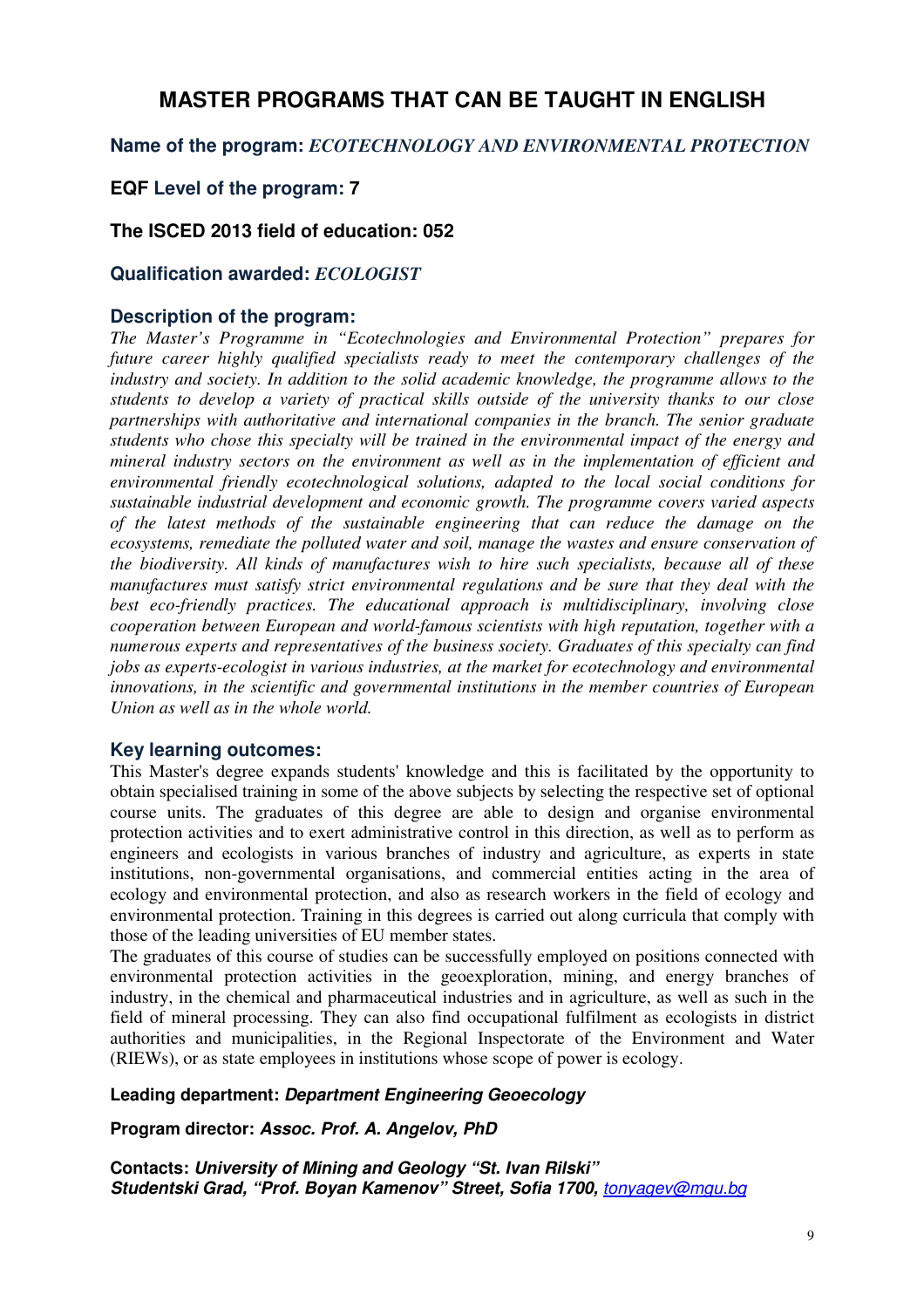# **Program components, workload, assessment methods, credits allocation**

|        |          |                        | Full name of the discipline                                           |                                                                                                                                                                                                                                                                                                                                                                                                                                                                                                                                                                  |          | Weekly<br>workload     |    |     |
|--------|----------|------------------------|-----------------------------------------------------------------------|------------------------------------------------------------------------------------------------------------------------------------------------------------------------------------------------------------------------------------------------------------------------------------------------------------------------------------------------------------------------------------------------------------------------------------------------------------------------------------------------------------------------------------------------------------------|----------|------------------------|----|-----|
| Year   | Semester | Code of the discipline |                                                                       |                                                                                                                                                                                                                                                                                                                                                                                                                                                                                                                                                                  | Lectures | Exercises<br>/Seminars |    |     |
|        |          |                        | Compulsory:                                                           |                                                                                                                                                                                                                                                                                                                                                                                                                                                                                                                                                                  |          |                        |    |     |
|        |          | 172127                 | 1. Environmental chemistry                                            | Exam                                                                                                                                                                                                                                                                                                                                                                                                                                                                                                                                                             | 3        | 3                      | 90 | 6,0 |
|        |          | 292115                 | 2. Impact of mining and mineral processing on<br>natural water bodies | Exam                                                                                                                                                                                                                                                                                                                                                                                                                                                                                                                                                             | 3        | 3                      | 90 | 6,0 |
|        |          | 121159                 | 3. Environmental Geology                                              | Form of assessment<br>Credits (ECTS)<br>Overall hours<br>$\overline{2}$<br>2<br>60<br>5,0<br>Exam<br>3<br>3<br>90<br>6,0<br>Exam<br>3<br>60<br>Exam<br>1<br>5,0<br>3<br>5,0<br>Exam<br>1<br>60<br>Total for the first semester:<br>$\overline{12}$<br>390<br>14<br>28<br>3<br>3<br>6,0<br>90<br>Exam<br>3<br>3<br>90<br>6,0<br>Exam<br>3<br>3<br>6,0<br>Exam<br>90<br>3<br>3<br>90<br>6,0<br>Exam<br>3<br>90<br>6,0<br>3<br>Exam<br>3<br>3<br>Exam<br>90<br>6,0<br>15<br>15<br>450<br>$\overline{36}$<br>Total for the second semester:<br>15<br>30<br>870<br>85 |          |                        |    |     |
|        | Autumn   | 142145                 | 4. Environmental Geophysics                                           |                                                                                                                                                                                                                                                                                                                                                                                                                                                                                                                                                                  |          |                        |    |     |
|        |          |                        | 5. Elective (one of the two):                                         |                                                                                                                                                                                                                                                                                                                                                                                                                                                                                                                                                                  |          |                        |    |     |
|        |          | 272172                 | 5.1. Management of environmental impacts                              |                                                                                                                                                                                                                                                                                                                                                                                                                                                                                                                                                                  |          |                        |    |     |
|        |          | 271162                 | 5.2. Economic assessment of environmental impacts                     |                                                                                                                                                                                                                                                                                                                                                                                                                                                                                                                                                                  |          |                        |    |     |
|        |          |                        |                                                                       |                                                                                                                                                                                                                                                                                                                                                                                                                                                                                                                                                                  |          |                        |    |     |
| First  |          |                        |                                                                       |                                                                                                                                                                                                                                                                                                                                                                                                                                                                                                                                                                  |          |                        |    |     |
|        |          |                        | Compulsory:                                                           |                                                                                                                                                                                                                                                                                                                                                                                                                                                                                                                                                                  |          |                        |    |     |
|        |          | 172173                 | 6. Waste management                                                   |                                                                                                                                                                                                                                                                                                                                                                                                                                                                                                                                                                  |          |                        |    |     |
|        |          | 172174                 | 7. Biotechnological systems for environmental<br>protection           |                                                                                                                                                                                                                                                                                                                                                                                                                                                                                                                                                                  |          |                        |    |     |
|        |          | 112161                 | 8. Environmental Geochemistry                                         |                                                                                                                                                                                                                                                                                                                                                                                                                                                                                                                                                                  |          |                        |    |     |
|        | Spring   | 362117                 | 9. Modeling of ecological processes                                   |                                                                                                                                                                                                                                                                                                                                                                                                                                                                                                                                                                  |          |                        |    |     |
|        |          |                        | 10. Elective (one of the two):                                        |                                                                                                                                                                                                                                                                                                                                                                                                                                                                                                                                                                  |          |                        |    |     |
|        |          | 172158                 | 10.1. Biosensors and bioindicators                                    |                                                                                                                                                                                                                                                                                                                                                                                                                                                                                                                                                                  |          |                        |    |     |
|        |          | 172168                 | 10.2. Ecotoxicology                                                   |                                                                                                                                                                                                                                                                                                                                                                                                                                                                                                                                                                  |          |                        |    |     |
|        |          |                        |                                                                       |                                                                                                                                                                                                                                                                                                                                                                                                                                                                                                                                                                  |          |                        |    |     |
| Second | Autumn   |                        | Pre-graduate practice and Master Thesis defence                       |                                                                                                                                                                                                                                                                                                                                                                                                                                                                                                                                                                  |          |                        |    |     |
|        |          |                        | Total number of hours and credits for the entire<br>training course:  |                                                                                                                                                                                                                                                                                                                                                                                                                                                                                                                                                                  |          |                        |    |     |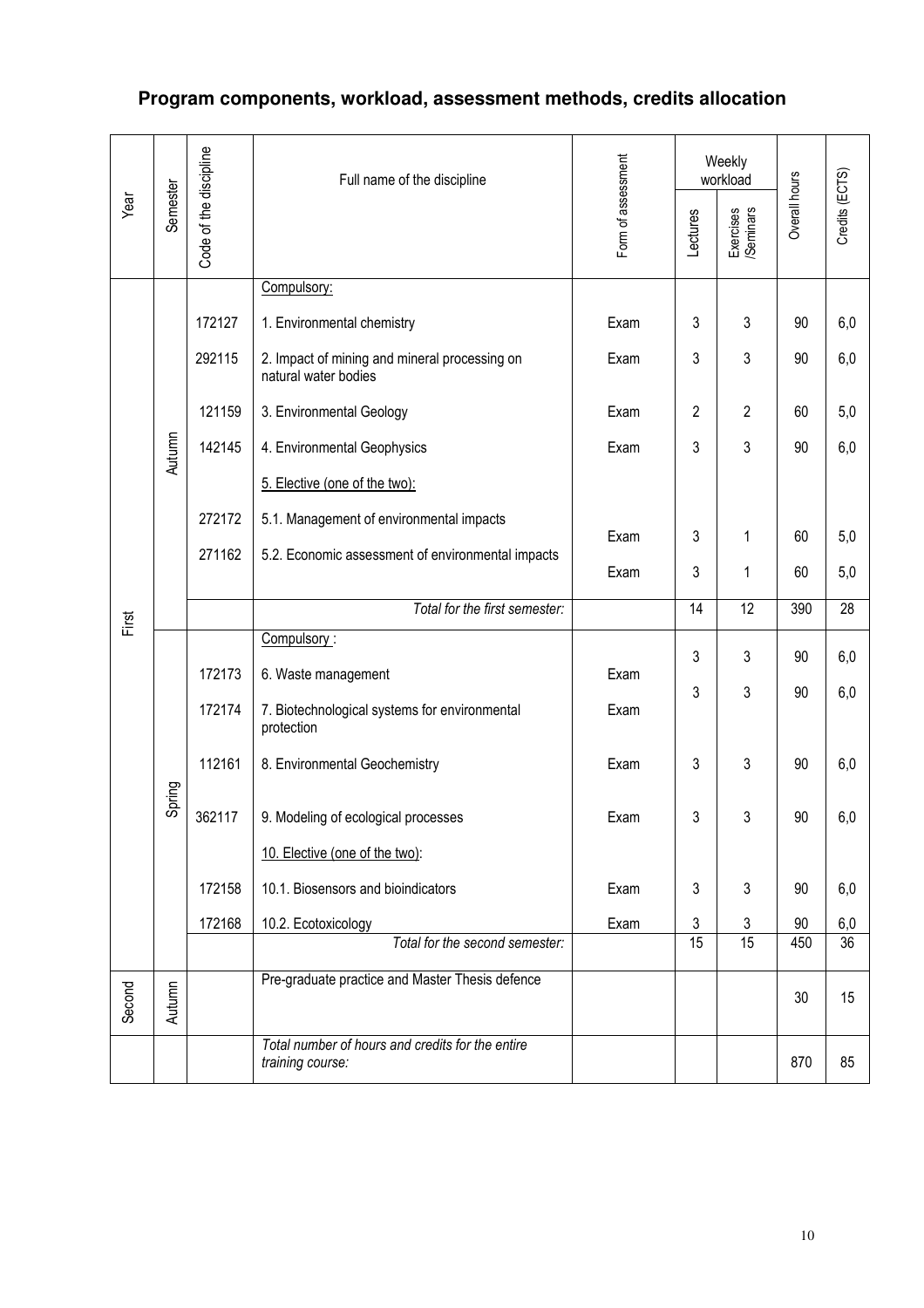### **Name of the program: GEOLOGY AND GEOINFORMATICS**

## **EQF Level of the program: 7**

## **The ISCED 2013 field of education: 0532**

#### **Qualification awarded: Master in geoinformatics**

## **Description of the programme:**

*This master's program is centered aroundthe use of geoinformatics in earth science fields. It is particularly relevant to the subject of environmental geology. The programme prepares students to become experts in geological prospecting and ecological research with emphasis on soil and water management. The courses are designed to teach, complex geological and geomorphological analyses using software tools, documentation of infrastructure sites, mapping of the geochemical and geophysical parameters of the environment, computer modeling of natural processes, forecasting and monitoring of natural risks and procedures for management of protected areas, such as national parks, geoparks and etch. They are designed to develop abilities, useful for doctoral studies, and/or professional career in the industry. Since the main tool used is GIS software, upon completion of the program, the candidates will be most sought of as GIS specialists in mining and prospecting companies and as variety of GIS related technicians in environment related business enterprises.*

#### **Key learning outcomes:**

By the end of this Master programme graduates will be able to:

- Define and comprehend fundamental concepts, practices and advances in geoinformatics;
- Acquire, process and visualize spatial data in the field of geology, environmental protection and geotourism;
- Know and analyse spatial and functional dependencies between objects and phenomena (particularly related to geological prospecting; geodynamic events; geologicalgeomorphological hazards and protected areas) and to interpret the results of the analysis;
- Do individual researches for solving different tasks in geology, environmental protection and landscapes;
- Know main remote sensing systems and apply remote sensing methods;
- Apply techniques of spatial analyses, 3D modelling and mapping;
- Demonstrate confidence in working with GIS and in solving of different software problems by using software help or information in the websites;
- Show advanced skills in using computer technology for input and analysis of spatial data;
- Demonstrate organizational skills in file and database management;
- Effectively communicate the results of their research and master's theses

#### **Leading department: Geology and geoinformatics**

**Program director Assoc. Prof. Ivan Dimitrov Ivanov** 

**Contacts: University of Mining and Geology "St. Ivan Rilski" Studentski Grad, "Prof. Boyan Kamenov" Street, Sofia 1700,** idim68@abv.bg, **Assoc. Prof. Ivan Dimitrov Ivanov**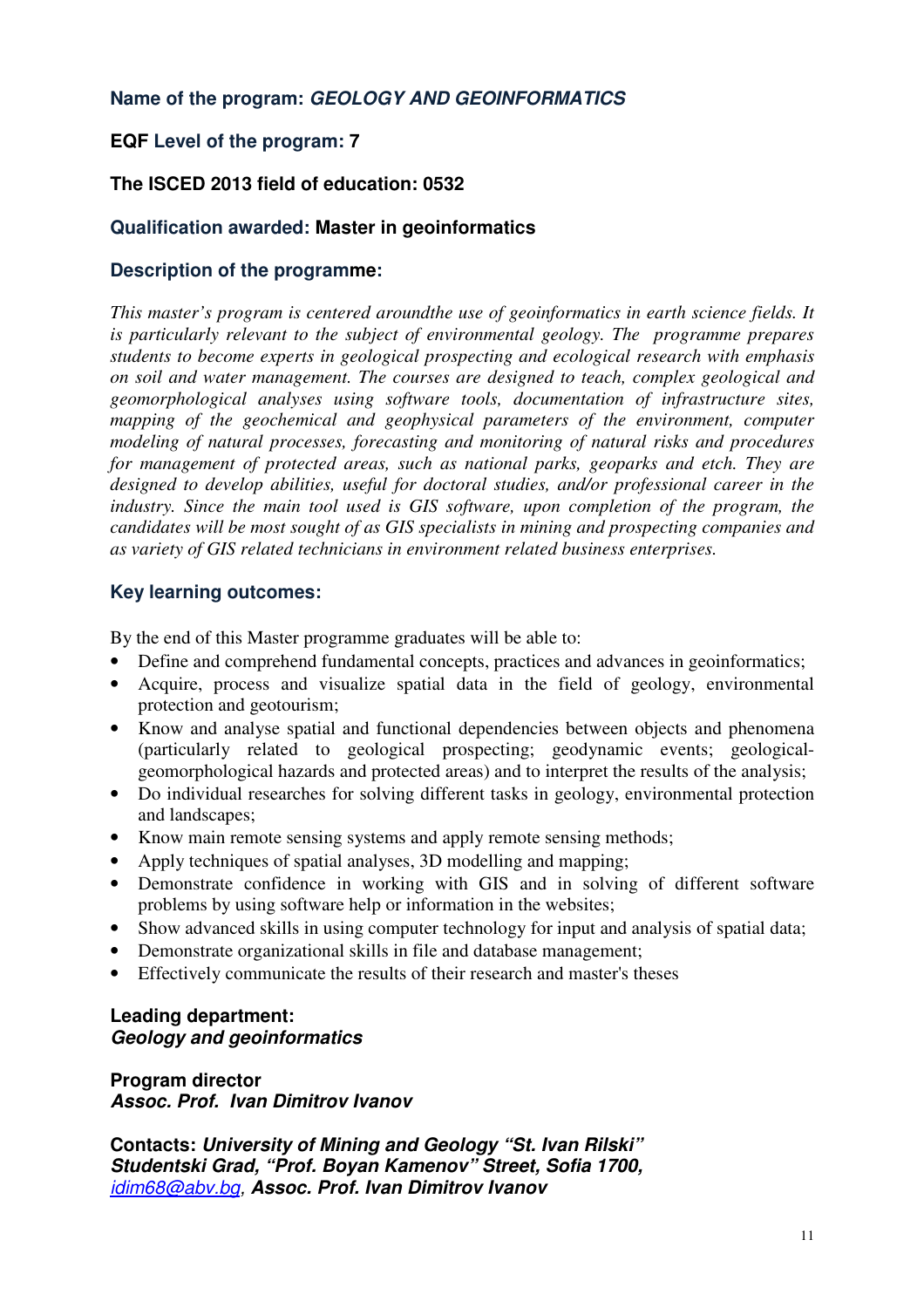# **Program components, workload, assessment methods, credits allocation**

|          |                            |                  |                                                      |                       |                | Workload                      |         | <b>Workload Exercises</b><br>Overall hours<br><b>Types</b><br>Practical<br>Lab<br>75<br>45<br>30<br>75<br>15<br>75<br>30<br>15<br>45<br>75<br>60<br>75<br>28<br>28<br>28<br>200<br>30<br>375<br>75<br>45<br>60<br>75<br>60<br>75<br>75<br>60<br>75<br>45<br>60 |    |     |                |
|----------|----------------------------|------------------|------------------------------------------------------|-----------------------|----------------|-------------------------------|---------|----------------------------------------------------------------------------------------------------------------------------------------------------------------------------------------------------------------------------------------------------------------|----|-----|----------------|
| Semester | $\stackrel{\mathtt{o}}{z}$ | Course unit code | Full name of the course unit                         | assessment<br>Form of | Lectures       | <b>Exercises</b><br>/Seminars | Seminar |                                                                                                                                                                                                                                                                |    |     | Credits (ECTS) |
|          | 1                          | 112146           | GIS analysis in geological prospecting               | Е                     | $\overline{2}$ | 3                             |         |                                                                                                                                                                                                                                                                |    |     | $6\,$          |
|          | $\overline{2}$             | 122141           | GIS documenting and management of protected<br>areas | E                     | $\overline{2}$ | 3                             |         |                                                                                                                                                                                                                                                                |    |     | 6              |
|          | $\mathfrak{Z}$             |                  | Elective course:                                     |                       |                |                               |         |                                                                                                                                                                                                                                                                |    |     |                |
|          |                            | 122218           | 1. Special methods of 3D geological analysis         | E                     | $\overline{2}$ | 3                             |         |                                                                                                                                                                                                                                                                |    |     | 6              |
|          |                            | 122216           | 2. Geodynamic processes and events                   |                       |                |                               | 45      |                                                                                                                                                                                                                                                                |    |     |                |
|          | 4                          | 172126           | Ecology and environmental protection                 | E                     | $\overline{2}$ | $\mathfrak{Z}$                |         |                                                                                                                                                                                                                                                                |    |     | 6              |
| Autumn   | 5                          |                  | Elective course:                                     |                       |                |                               |         |                                                                                                                                                                                                                                                                |    |     |                |
|          |                            | 122242           | 1. Application of GIS in landscape studies           | <b>CA</b>             | 1              | 4                             |         |                                                                                                                                                                                                                                                                |    |     | 6              |
|          |                            | 122243           | 2. Spatial data infrastructure                       |                       |                |                               |         |                                                                                                                                                                                                                                                                |    |     |                |
|          |                            |                  | Optional:                                            |                       |                |                               |         |                                                                                                                                                                                                                                                                |    |     |                |
|          |                            | 222301           | English                                              |                       |                | 28                            | 28      |                                                                                                                                                                                                                                                                |    |     |                |
|          |                            | 372300           | Physical education and sport                         |                       |                | 28                            |         |                                                                                                                                                                                                                                                                |    |     |                |
|          |                            |                  | <b>Total for the first semester</b>                  | $4 + 1$               | 9              | 16                            | 45      |                                                                                                                                                                                                                                                                |    |     | 30             |
|          | 6                          | 112124           | Remote sensing in geology                            | E                     | $\overline{2}$ | $\mathfrak{Z}$                |         |                                                                                                                                                                                                                                                                |    |     | 5              |
|          | 7                          | 122117           | Geological maps compilation in GIS                   | CA                    | 1              | 4                             |         |                                                                                                                                                                                                                                                                |    |     | 5              |
|          | 8                          | 142143           | Digital images processing                            | E                     | $\mathbf{1}$   | 4                             |         |                                                                                                                                                                                                                                                                |    |     | 5              |
|          | 9                          | 122144           | Geoecological modeling in GIS<br>environment         | E                     | 1              | 4                             |         |                                                                                                                                                                                                                                                                |    |     | 5              |
|          | 10                         | 122145           | Basics of scientific research                        | E                     | $\overline{2}$ | 3                             | 45      |                                                                                                                                                                                                                                                                |    |     | 5              |
| Spring   | 11                         |                  | Elective course:                                     |                       |                |                               |         |                                                                                                                                                                                                                                                                |    |     |                |
|          |                            | 362233           | 1. Web programming                                   | CA                    | 1              | 3                             |         |                                                                                                                                                                                                                                                                |    |     | 5              |
|          |                            | 122246           | 2. Programming in GIS environment                    |                       |                |                               |         |                                                                                                                                                                                                                                                                |    |     |                |
|          |                            |                  | Optional:                                            |                       |                |                               |         |                                                                                                                                                                                                                                                                |    |     |                |
|          |                            | 222301           | English                                              |                       |                | 28                            | 28      |                                                                                                                                                                                                                                                                |    | 28  |                |
|          |                            | 372300           | Physical education and sport                         |                       |                | 28                            |         |                                                                                                                                                                                                                                                                | 28 | 28  |                |
|          |                            |                  | Total for the second semester                        | $4 + 2$               | $\overline{7}$ | 22                            |         | 330                                                                                                                                                                                                                                                            |    | 435 | 30             |
|          |                            | 122132           | Preparation and defense of a thesis                  |                       |                |                               |         |                                                                                                                                                                                                                                                                |    |     | 15             |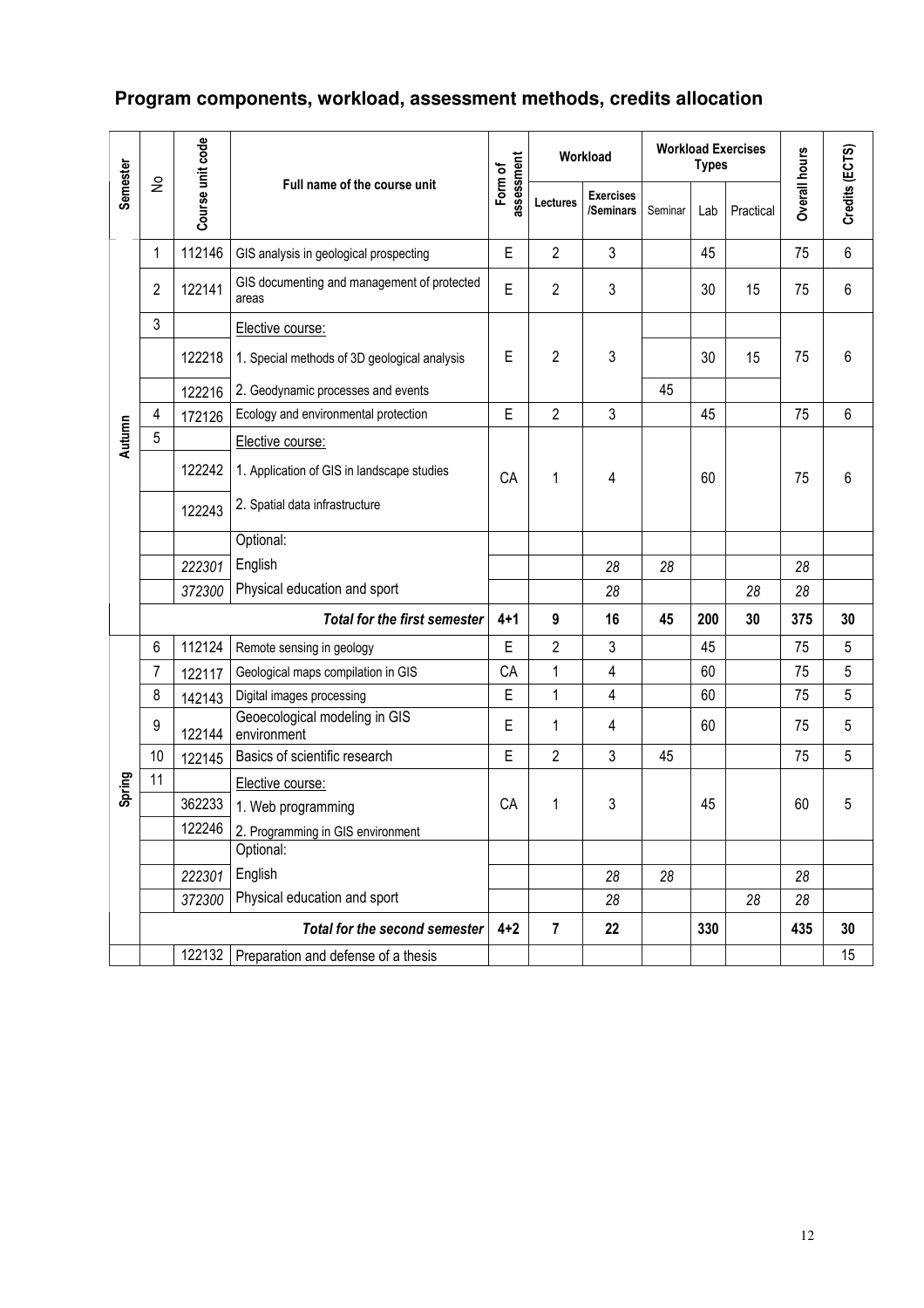# **PhD PROGRAMS THAT CAN BE TAUGHT IN ENGLISH**

#### **Name of the program: SYSTEMS AND DEVICES FOR ENVIRONMENTAL PROTECTION**

#### **EQF Level of the program: 8**

#### **The ISCED 2013 field of education: 052 Environment**

#### **Qualification awarded: PhD**

#### **Description of the program:**

*The international PhD course in "Systems and devices for environmental protection" at the University of Mining and Geology "St. Ivan Rilski"-Sofia, Bulgaria prepares for future careers motivated specialists in ecology and ecological biotechnology, who are interested particularly in the modern environmental challenges of the industry and society. In addition to the solid professional knowledge, the program training allows to develop a variety of practical skills for the searching of best and applicable engineering solutions of various problems related to the environmental protection and conservation. The PhD fellows involved in this specialty will be educated in the impact of the energy and mineral industries on the environment, the biosensors technology and analytical tools for ecological monitoring and assessment, as well as the preparation of scientific reports and set of efficient strategies for sustainable industrial growth and economic development.* 

#### **Key learning outcomes:**

The general кey learning outcomes of the course program are the possibilities for management of numerous types of system and devices, which are widely used to improve and keep in good health the natural ecosystems in conditions of industrialization, where the processes are conducted with high risk of potential release of wastes and toxicants. Thus, the graduates have a broad scopes for finding jobs, as highly qualified experts in many industrial branches, researchers in academic or scientific institutions, non-profit organizations, advisors in governmental institutions, mainly in European Union but also in the other countries, which require high standarts for environmental protection and control.

#### **Leading department: Department Engineering Geoecology**

#### **Program director: Assoc. Prof. A. Angelov, PhD**

**Contacts: University of Mining and Geology "St. Ivan Rilski", Studentski Grad, "Prof. Boyan Kamenov" Street, Sofia 1700, t**onyagev@mgu.bg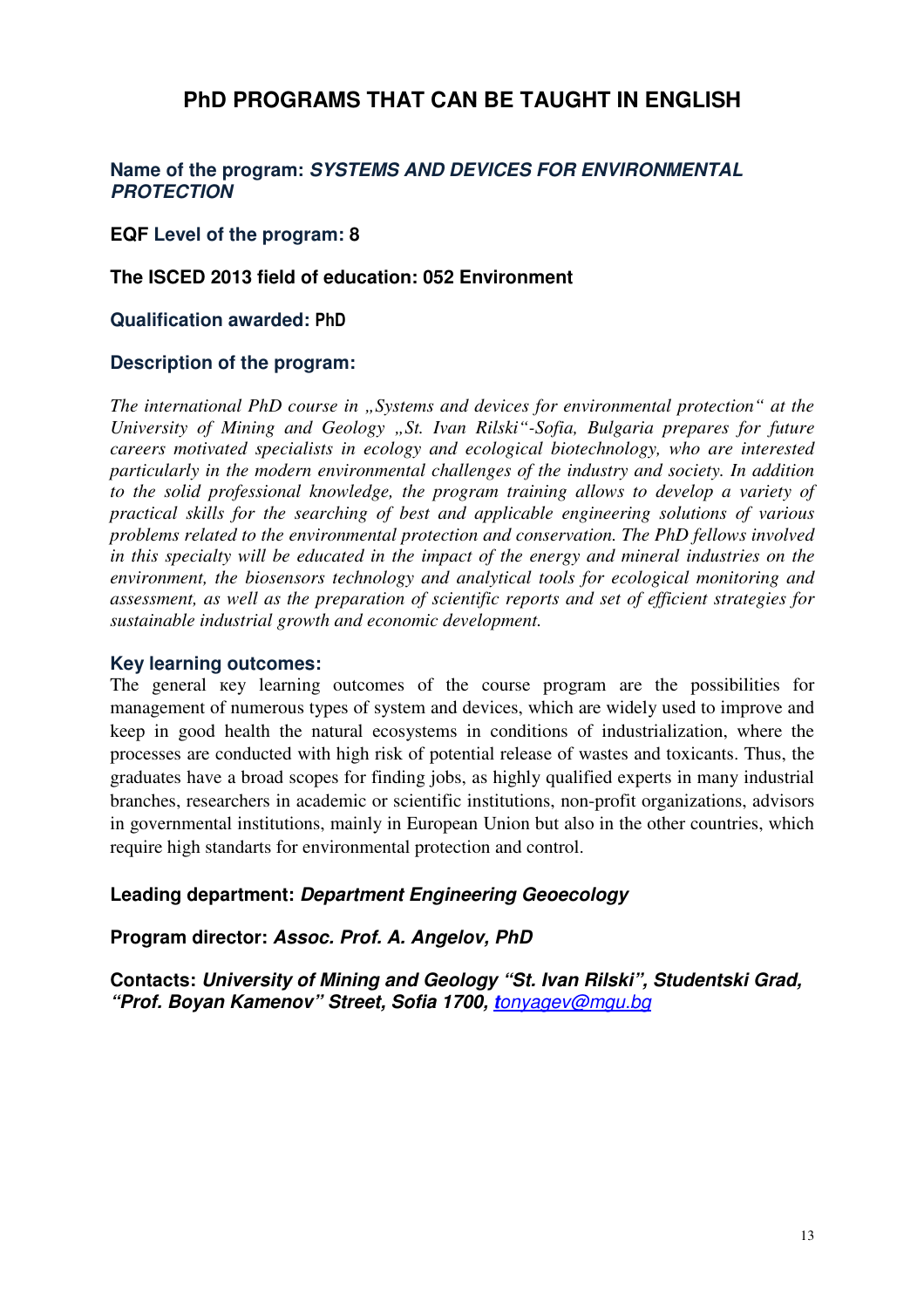#### **Name of the program: METHODS AND TECHNIQUE OF GEOLOGICAL STUDIES**

#### **EQF Level of the program: 8**

#### **The ISCED 2013 field of education: 0532 Earth Sciences**

#### **Qualification awarded: PhD**

#### **Description of the program:**

*The PhD program in the scientific specialty "Methods and Technique of Geological Studies" at the Department of Applied Geophysics is designed to prepare highly qualified specialists in the field of structural geological-geophysical studies related to the prospecting, exploration and exploitation of mineral resources. At the University of Mining and Geology "St. Ivan Rilski", unlike other PhD programs that are related to fundamental geophysical and geological subjects, the efforts are mainly focused on solving problems directly related to the implementation of state and/or corporate projects, focusing the specifics in preparation and training of PhD students, first and foremost, in practical terms. Particular attention is paid to the near-surface geophysical studies in industrial, civil and mining construction.* 

*The PhD students receive the necessary theoretical and practical training, perfecting and concentrating their knowledge in the possibilities for application of field, borehole and remote geophysical methods in all stages of prospecting, exploration and exploitation of mineral resources, as well as in solving engineering, hydrogeological and environmental problems.* 

*Graduates of the PhD program in the scientific specialty "Methods and Technique of Geological Studies" at the Department of Applied Geophysics find professional realization in the design and conduct of geophysical research in the mentioned fields, as well as in fields with close or similar activity. They can work in scientific and scientific-designing institutes and laboratories, in universities as lecturers and associates. They can apply for leading positions as executives or experts in proper state and economic structures, or successfully implement themselves through their knowledge in modern computer technology.* 

#### **Key learning outcomes:**

The PhD candidate acquires problem solving ability and ability to work in a teem environment, comprising specialists of various expertise.

This is achieved by solving real problems of both scientific and practical importance, related to some geological or environmental procedure, which reflects societal needs, such as mineral prospecting and mitigation of environmental damage, water management or soil management.

The problem solving is projected in a time frame that is sufficient to accomplish extensive literatures review, data acquisition, analysis and presentation of the results. The presentation of the results is achieved by paper writing and thesis completion and defense.

The main problem, solved in the PhD program, is selected to be of multidisciplinary nature so interaction with specialists of different field is needed on every step of the work flow.

These specialists, acting as consultants, are selected from the pool of the University of Mining and Geology - Sofia, the Sofia University and the institutes of the Bulgarian Academy of Sciences. Training courses, workshops and laboratory time in relevant European universities are also envisaged. Acquaintance with and industry executives from relevant fields will most likely be made as some point in the program.

As an obligatory outcome at least three scientific papers have to be published as in one of them the candidate should be the sole author.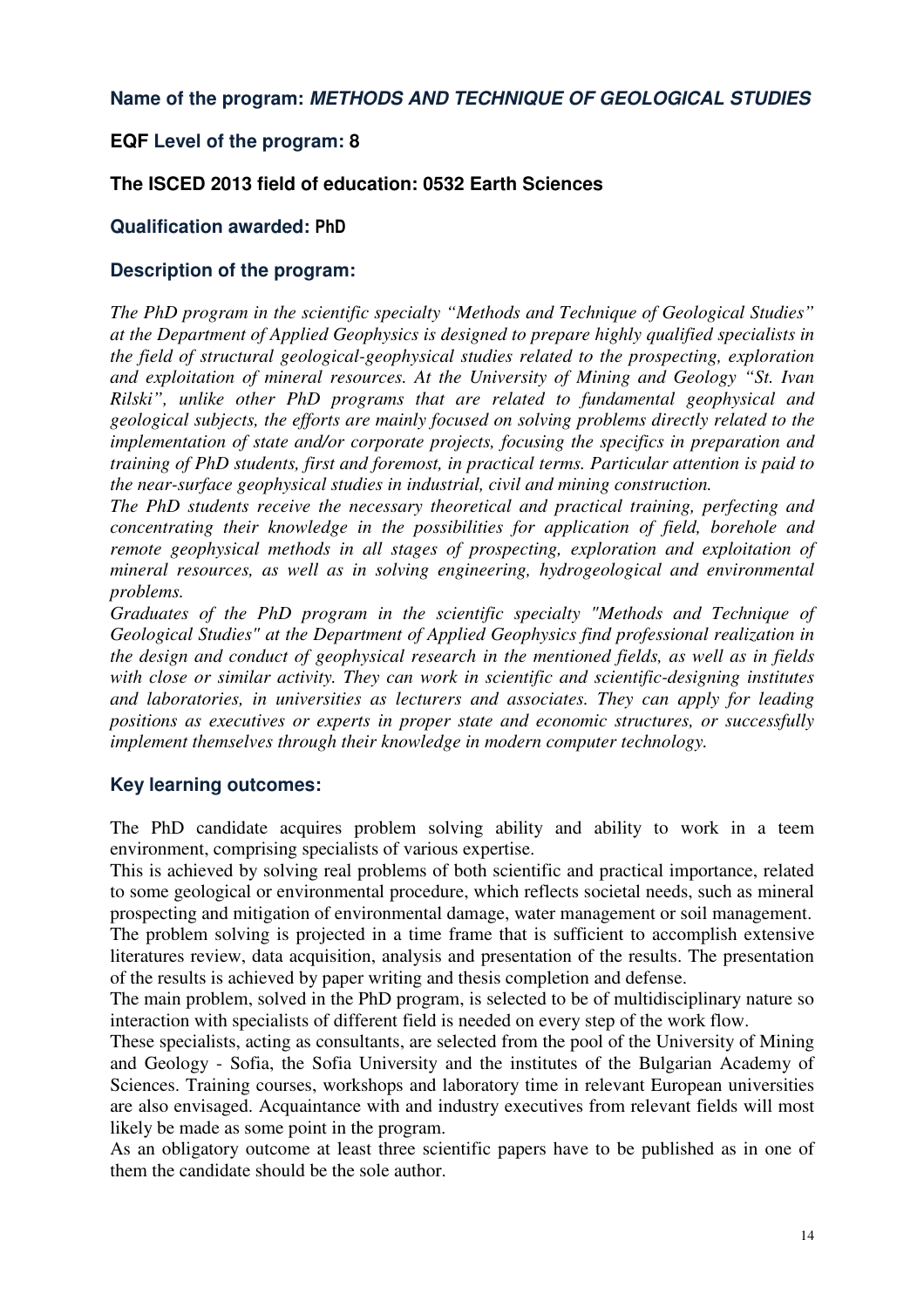In addition to the problem-solving, adequate skills in scientific presentation of the results are also specifically targeted in the learning program. The presentation will encompass oral, writing and graphic presentation skills. The graphic presentation usually includes high level 3D visualization using GIS or CAD software, coupled with geometry methods from the fields of geodesy, structural geology and other earth sciences.

As a rule the PhD program has three obligatory exams as the number of exams can be increased depending on the topic and the needs of the candidate. One of these exams is in technical English, for nonnative English speakers, and the rest are on topics strictly related to the topic of the thesis.

Socialization in the Bulgarian environment is usually achieved by using accommodation on the student's town in Sofia, where other students and young people live.

#### **Leading department Geology and geoinformatics**

**Program director Ass. Prof. Ivan Dimitrov Ivanov** 

**Contacts: University of Mining and Geology "St. Ivan Rilski", Studentski Grad, "Prof. Boyan Kamenov" Street, Sofia 1700,** idim68@abv.bg, **Assoc. Prof. Ivan Dimitrov Ivanov**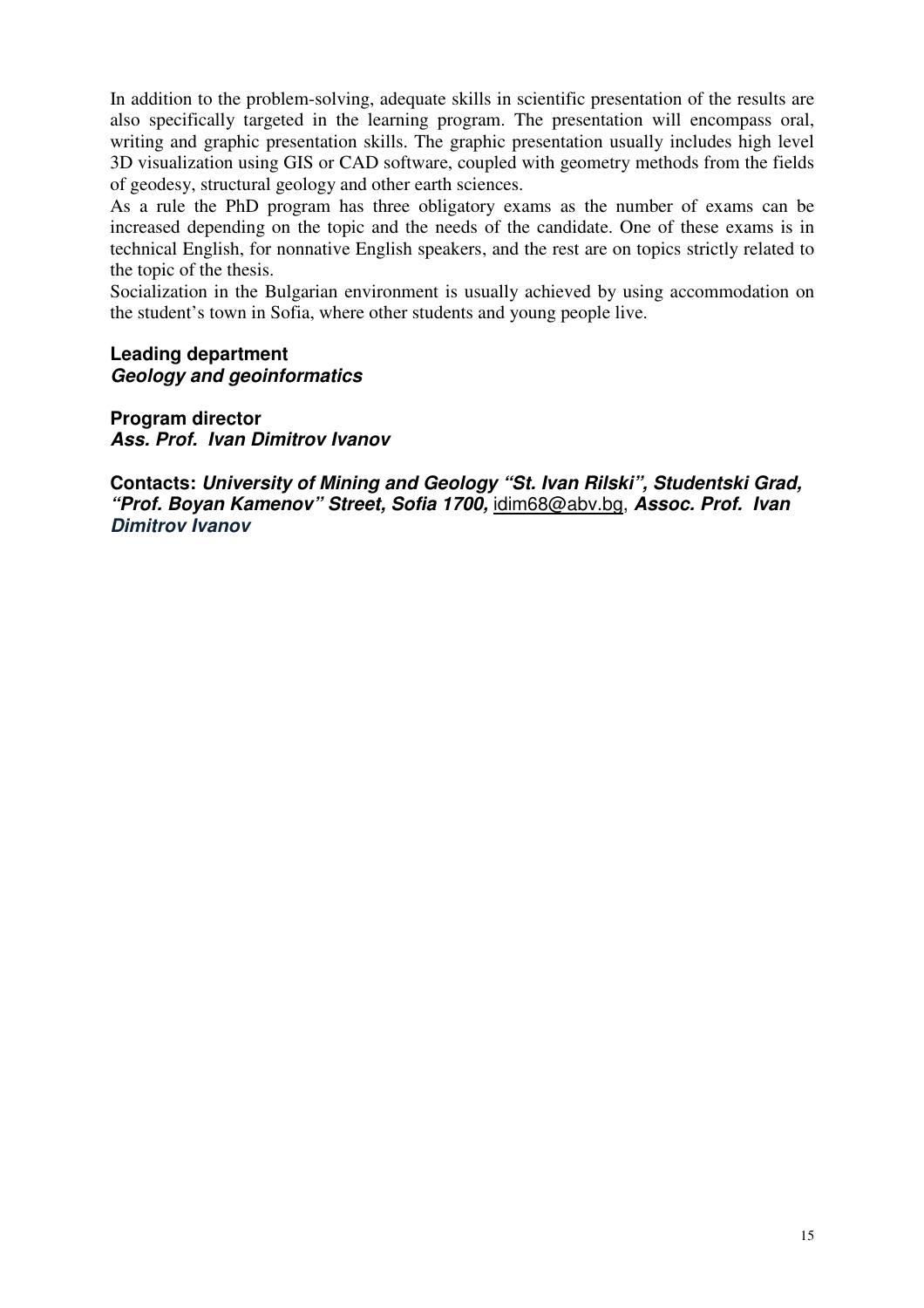**Name of the program: COMPUTER TECHNOLOGY IN ENGINEERING**

#### **EQF Level of the program: 8**

#### **The ISCED 2013 field of education: 06 Information and Communication Technologies**

#### **Qualification awarded: PhD**

#### **Description of the program:**

*The doctoral program develops skills that allow students to become experts with integrated technical, information and management training for mining and other industries, combining knowledge and skills in the following main areas of application of information and computer technology: development strategy, innovation , information service and implementation of modern computer systems for monitoring and management in the industry.* 

*Successfully defended doctoral students can solve a wide range of information and management tasks in a globalizing market economy, characterized by a dynamically changing environment, significant risk in the implementation of complex information systems, the constant movement of raw material prices and limited resources, developed competition: wide application of computer and information technologies and the urgent need for restructuring and integration of the economy in the international economic space.* 

#### **Key learning outcomes:**

The intellectual qualities and practical skills that are acquired during the training of doctoral students are related to:

- deepening the knowledge related to the modern theoretical and methodological principles for research in the scientific fields, related to the application and finding of specific computer technological and technical solutions and information management technologies in the organization and management of processes;
- study, introduction and optimization of new and constantly evolving technologies, methods, techniques and tools in computer, communication and information technologies and their application in specific business organizations;
- study and introduction of new, more progressive and sophisticated approaches, techniques and tools and introduction of innovative technological computerized solutions;
- formation of initiative, innovation, competence and complex skills for conducting independent research and experimental activities, as well as knowledge and skills for independent research and teaching activities;
- Achieving very good theoretical and applied preparation for participation in national, international and regional scientific forums, competitions and projects.

In the process of training doctoral students master not only the specific approaches, methods, principles and techniques in information and computer technology, but also can choose the best ones for solving specific problems in the respective business organizations.

#### **Leading department: Department of Informatics**

#### **Program director Assoc. Prof. PhD Nikolay Ivanov Yanev**

**Contacts: University of Mining and Geology "St. Ivan Rilski", Studentski Grad, "Prof. Boyan Kamenov" Street, Sofia 1700,** Assoc. Prof. PhD Nikolay Ivanov Yanev, nikolay.yanev@mgu.bg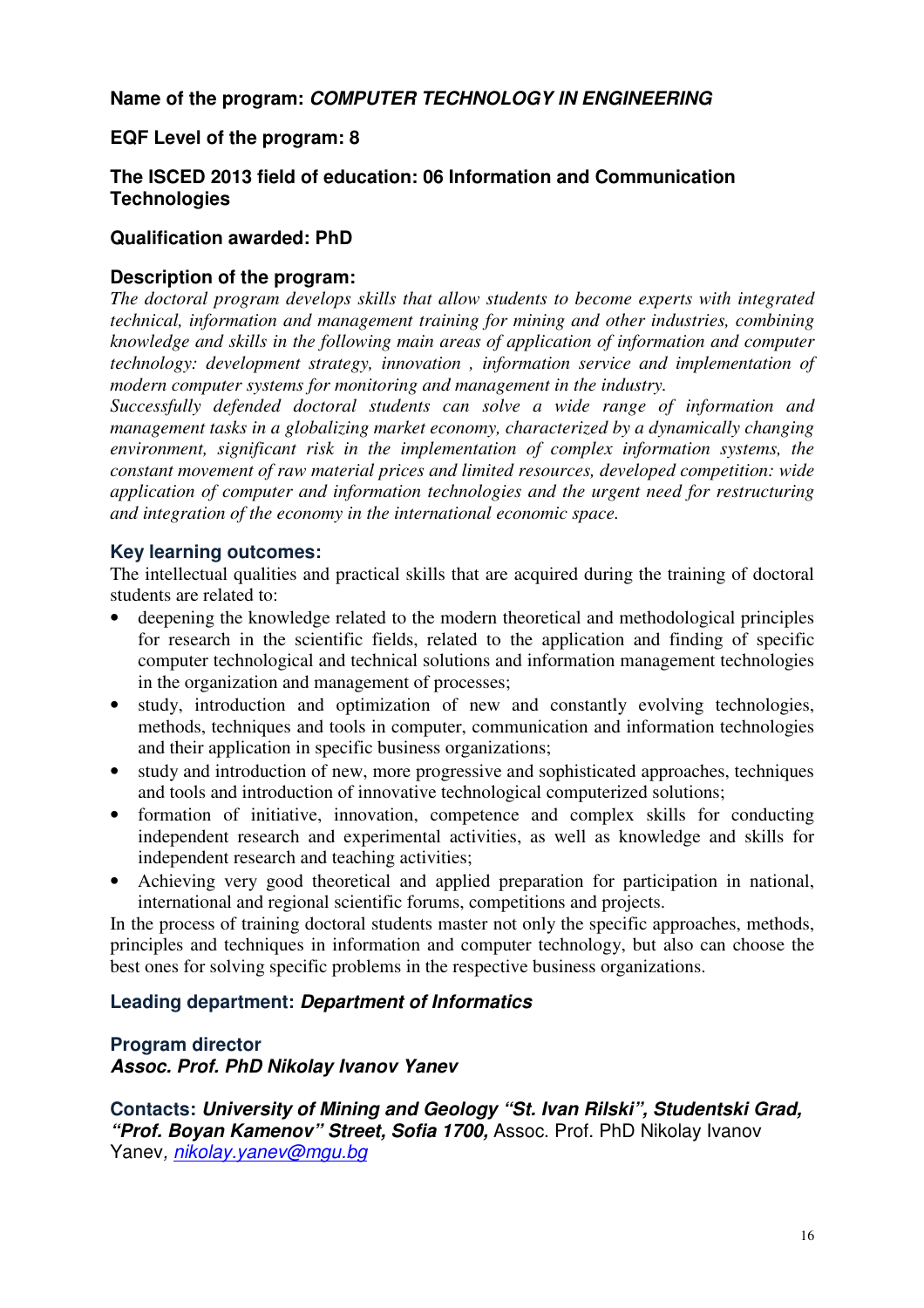### **PROGRAMS AND COURSES THAT ARE TAUGHT IN BULGARIAN**

**EQF Level 6 ''Bachelor"** https://mgu.bg/en/bachelors-degree-programmes/

**EQF Level 7 ''Master"** https://mgu.bg/en/masters-programmes/

**EQF Level 8 ''Doctorate or equivalent third cycle"**  https://mgu.bg/en/doctoral-programmes/

# **INFORMATION ON THE GRADING SYSTEM USED IN BULGARIA**

#### **Grading scale:**

EXCELLENT (5.50 - 6.00) - outstanding performance with only minor errors VERY GOOD (4.50 - 5.49) - above the average standard but with some errors GOOD (3.50 - 4.49) - generally sound work with a number of notable errors FAIR (3.00 - 3.50) - performance meets the minimum criteria FAIL (2.00) - considerable further work is required

| <b>ECTS grading scale:</b> |  |
|----------------------------|--|
|----------------------------|--|

| Bulgarian -<br><b>ECTS</b> | <b>Bulgarian</b><br>- ECTS | Bulgarian -<br><b>ECTS</b> | Bulgarian -<br><b>ECTS</b> | Bulgarian -<br><b>ECTS</b> | Bulgarian -<br><b>ECTS</b> |
|----------------------------|----------------------------|----------------------------|----------------------------|----------------------------|----------------------------|
| $6.00 - A100$              | $5.50 - A90$               | $5.00 - B80$               | $4.50 - B70$               | $4.00 - C60$               | $3.50 - C50$               |
| $5.95 - A.99$              | $5.45 - B89$               | 4.95 - B79                 | $4.45 - C69$               | $3.95 - C59$               | $3.45 - D49$               |
| $5.90 - A98$               | $5.40 - B88$               | $4.90 - B78$               | $4.40 - C68$               | 390 - C58                  | $3.40 - D48$               |
| $5.85 - A97$               | $5.35 - B87$               | 4.85-B77                   | $4.35 - C67$               | $3.85 - C57$               | $3.35 - D47$               |
| $5.80 - A96$               | $5.30 - B86$               | 4.80-B76                   | $4.30 - C66$               | $3.80 - C56$               | $3.30 - D46$               |
| $5.75 - A95$               | $5.25 - B85$               | 4.75-B75                   | $4.25 - C65$               | 3.75 C55                   | $3.25 - D45$               |
| $5.70 - A94$               | $5.20 - B84$               | 4.70-B74                   | $4.20 - C64$               | $3.70 - C54$               | $3.20 - D44$               |
| $5.65 - A93$               | $5.15 - B83$               | 4.65-B73                   | $4.15 - C63$               | $3.65 - C53$               | $3.15 - D43$               |
| 5.60-A92                   | $5.10 - B82$               | 4.60-B72                   | $4.10 - C62$               | $3.60 - C52$               | $3.10 - D42$               |
| $5.55 - A91$               | $5.05 - B81$               | 4.55-B71                   | $4.05 - C61$               | $3.55 - C51$               | $3.05 - D41$               |
|                            |                            |                            |                            |                            | $3.00 - E40$               |